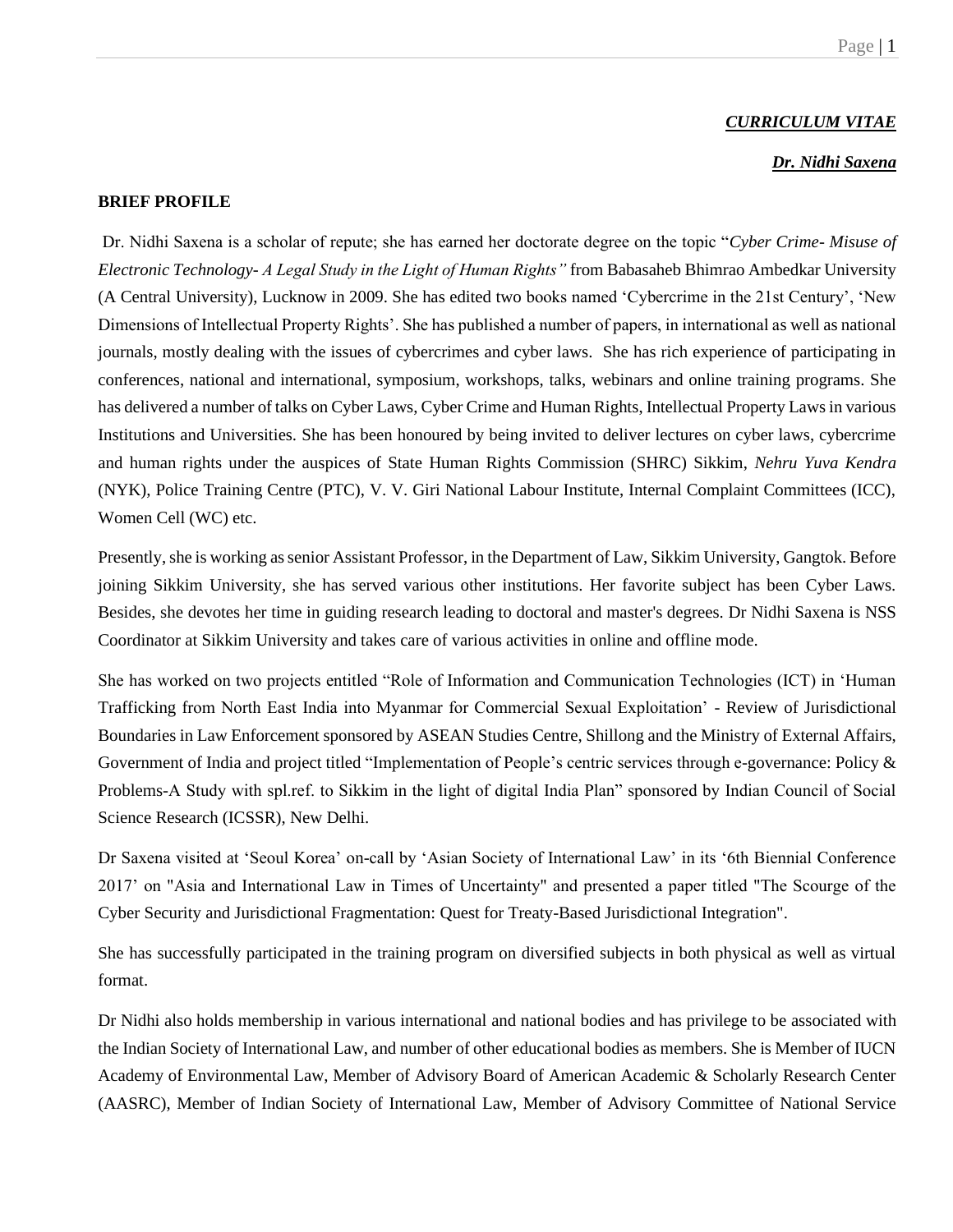Scheme and member in the International Journal for Multidisciplinary Domains, Reviewer in various journals. In Sikkim University, member of the disciplinary committee of Sikkim University, member of School board of Social Sciences In Sikkim University, member of Board of Studies, member of Internal Complaints Committee at Sikkim University, member of All Indian Law Teachers Congress, New Delhi and many others various reputed law societies in India.

----------------------------------------------

# **Ph.D.**

**Title**:*"Cyber Crime - Misuse of Electronic Technology - A Legal Study in the Light of Human Rights" ,*awarded in 2009 from Babasaheb Bhimrao Ambedkar University (Central University), Lucknow (U.P.)

**Supervisor: Prof. Priti Saxena** Dean & Head Department of Human Rights, School for Legal Studies, Babasaheb Bhimrao Ambedkar University, Lucknow (U.P.)

**Date of Registration-20/09/2005**

**Date of Research Course Exam** -13/04/2007.

**Date of Pre- Submission Seminar** - 30/07/2008,

**Date of Submission** – 28/6/2008

**Date of Viva-Você-** 21/7/2009,

**Date of Award** - 17/09/2009,

# **Salient features of your Ph.D. research work**

o The PhD research work covers the issues of cybercrime with detailed analysis of jurisdictional issues in prosecution of offences related to the cybercrime. The PhD work looks into the fundamental rights and protection of the privacy of the individuals. The mechanisms that are required to protect the privacy of individuals against cybercrimes, the requirement for the change in the laws and the conflict of jurisdictions in prosecuting the cybercriminal with the human perspective were the chief highlights of the research work. Only coordination and cooperation between the states through treaties can lead to prevention of cybercrimes

----------------------------------------------

**NET** – Roll Number **(17580809),**

**SET** (Rajasthan).

----------------------------------------------

**Educational Qualification**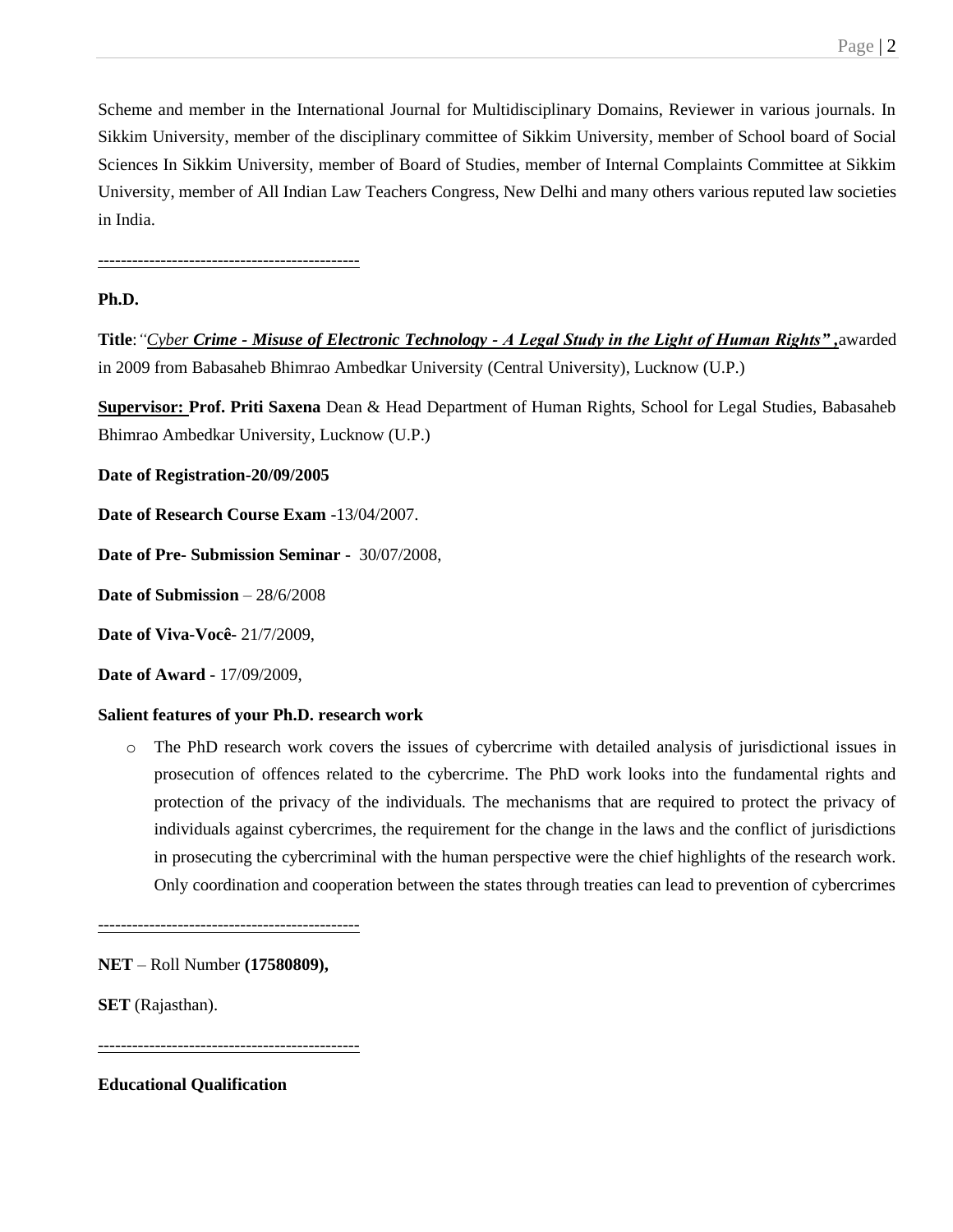- o LL.M. : Master of Laws in Commercial Law and Administrative Law from Mahatma Jyotiba Phule Rohilkhand University, Bareilly (U.P.) in 2002. Score Obtained: 60.2%
- o Dissertation Title *"Police and People's Right –A Socio-Legal Research",* under Supervisor of Prof. Shaukat Ali, Dean & H.o.D., Dept. of Law, Mahatma Jyotiba Phule Rohilkhand University, Bareilly (U.P.)
- o LL.B. : Bachelor of Laws from Mahatma Jyotiba Phule Rohilkhand University, Bareilly (U.P.) in 2000. Score Obtained: 61.33%
- o B.Sc.: Bachelor of Science in, Zoology Botany & Chemistry from Mahatma JyotibaPhuleRohilkhand University, Bareilly (U.P.) in 1996.

#### **Projects**-

- 1. Role of Information and Communication Technologies (ICT) in 'Human Trafficking from North East India into Myanmar for Commercial Sexual Exploitation' - Review of Jurisdictional Boundaries in Law Enforcement.
	- Funding Agency ASEAN Studies Centre, Shillong and the Ministry of External Affairs, GOI,
	- PI & Co-PI : Dr Nidhi Saxena & Veer Mayank, 2017(9 Months),
	- Amount Sanctioned : 4,75,000/-
	- Date of Starting  $-1/04/2017$
	- Date of Completion  $-30/05/2018$
	- Status : **Report Submitted**
- 2. Implementation of people's centric services through e- governance: Policy & Problem A study with special reference to Sikkim in the light of digital India plan. Dr Nidhi Saxena & Veer Mayank, 2017(12 Months), 100,000.- **Completed**
	- Funding Agency ICSSR (Indian Council of Social Science Research) (Ministry of Human Resource Development) Aruna Asaf Ali Marg, New Delhi – 11006.
	- PI & Co-PI : Dr Nidhi Saxena & 2017 (12 Months)
	- Date of Starting  $-1/05/2017$
	- Date of Completion  $-30/12/2018$
	- Amount Sanctioned : 100000/
	- Status : **Report Submitted**
	- Pan India Research Project on 'Revisiting the Law and Policy of Prison Administration in India.

# **PUBLICATIONS:**

----------------------------------------------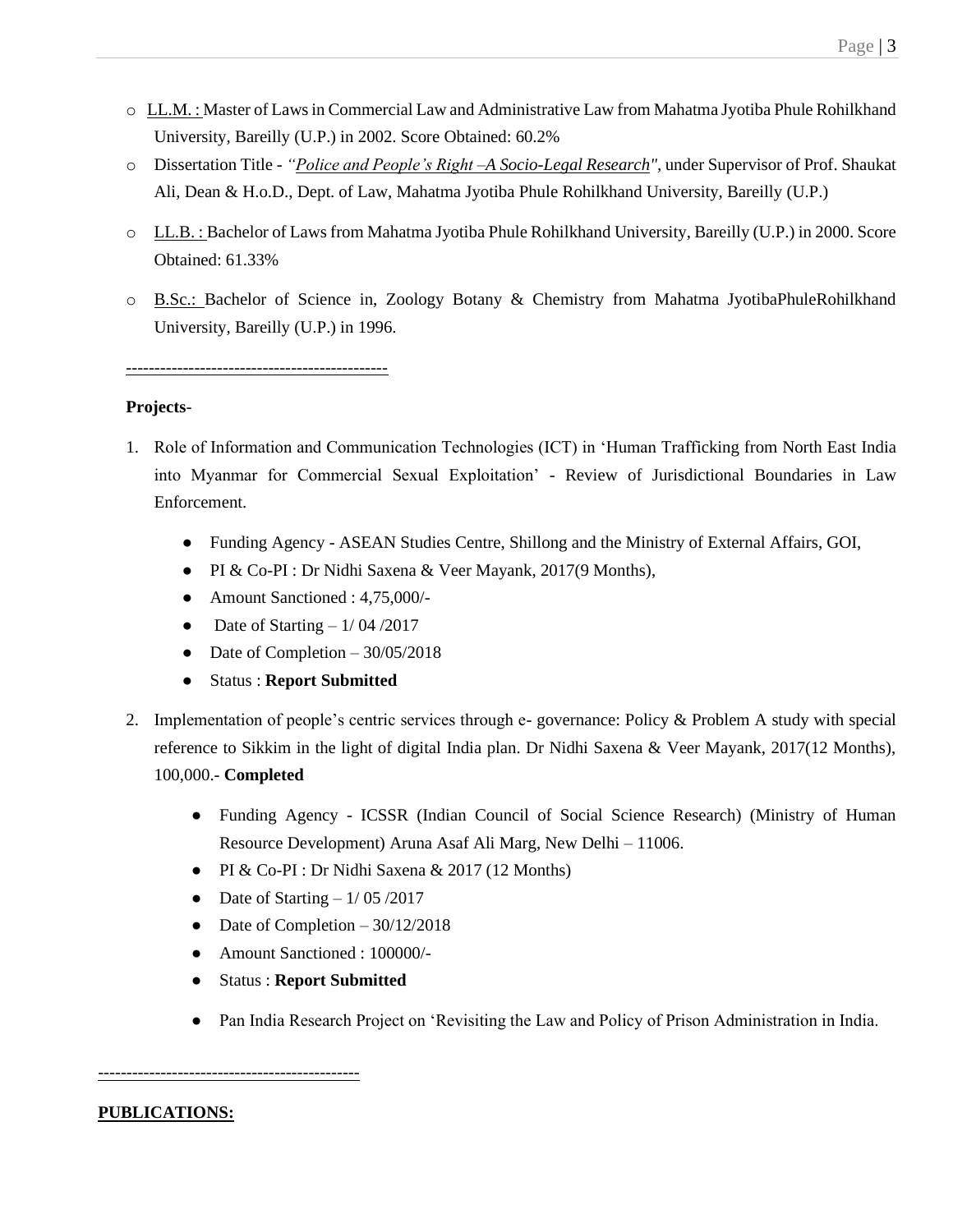#### **Books**

- 1. Edited Book "Cyber Crime in 21st Century" (2018) by Manakin Press Pvt. Ltd., 2017 with ISBN: 978-93- 843705-3-4.
- 2. Edited Book (2019) "New Dimensions of Intellectual Property Rights" by Manakin Press Pvt. Ltd., with ISBN: 9789386221933.
- 3. Edited Book "21st Century Pandemic and Society" (2022), Satyam Law International, New Delhi. ISBN 978-93-91345-84-6
- 4. Edited Book "Pandemic through the Prism of Law A Treatise on Emerging Issues" (2022), AAyu Publications, New Delhi.
- 5. Authored- "Information Technology Law and Practice, Serena Publications.

----------------------------------------------

#### **Paper Published**

## **International Journal**

- **1.** Saxena N. and Mayank V. (2021). From State to Smart State Bridging the digital divide in Sikkim" Published in International Journal of Transparency and Accountability in Governance. (ITAG), ISSN 2395-4337 Publisher - National Law University.
- **2.** Saxena Nidhi & Nisha Saxena, *"Ethico-Legal Aspects of Patenting of Biotechnological Innovation Involving Human Stem Cell"* Elixir Inter. Law. 55 (2013) pp. 12973-12977, ISSN 2229 -712X. Date of Publication - February 2013. Published in Elixir International Journal, (Elixir is a "peer-review" and "refereed" International journal with Impact factor  $-6.865$ )
- **3.** Saxena Nidhi & Priti Saxena, (2011),*"Digitalized Terrorism -the Technological Advancement of Crime"*, Elixir Inter. Law. 40 (2011) pp. 5538-5544, ISSN 2229 -712X). Published in Elixir International Journal, (Elixir is a "peer-review" and "refereed" International journal with Impact factor – 6.865) November 2011
- **4.** Bhatt M N & Nidhi Saxena (2011), *"Forced Migration & Asylum Claims on the Basis of Sexual Orientation: A Demand of Justice under the Refugee Law.*" Elixir Inter. Law 36 (2011) pp. 3421-3435 ISSN 2229 -712X). Published in Elixir International Journal, (Elixir is a "peer-review" and "refereed" International journal with Impact factor  $-6.865$ ) July 2011.

#### **National Journal**

- **5.** Saxena N. and Mayank V. (2020). Scourge of Cyber Fraud during Covid-19: Challenges and Resolutions published in the Indian Police Journal. January- March 2021, UGC-CARE List Journal Number- 269 0537-2421. Publisher Bureau of Police Research and Development, Ministry of Home Affairs
- **6.** Saxena N. and Mayank V. (2019). Forensic Hurdles in Investigating & Prosecuting Cybercrime An Overview. Indian Police Journal. Vol-67 No. 1. 96-110. January- March 2020 UGC-CARE List Journal Number- 269. ISSN-0537-2429 Publisher - Bureau of Police Research and Development, Ministry of Home Affairs.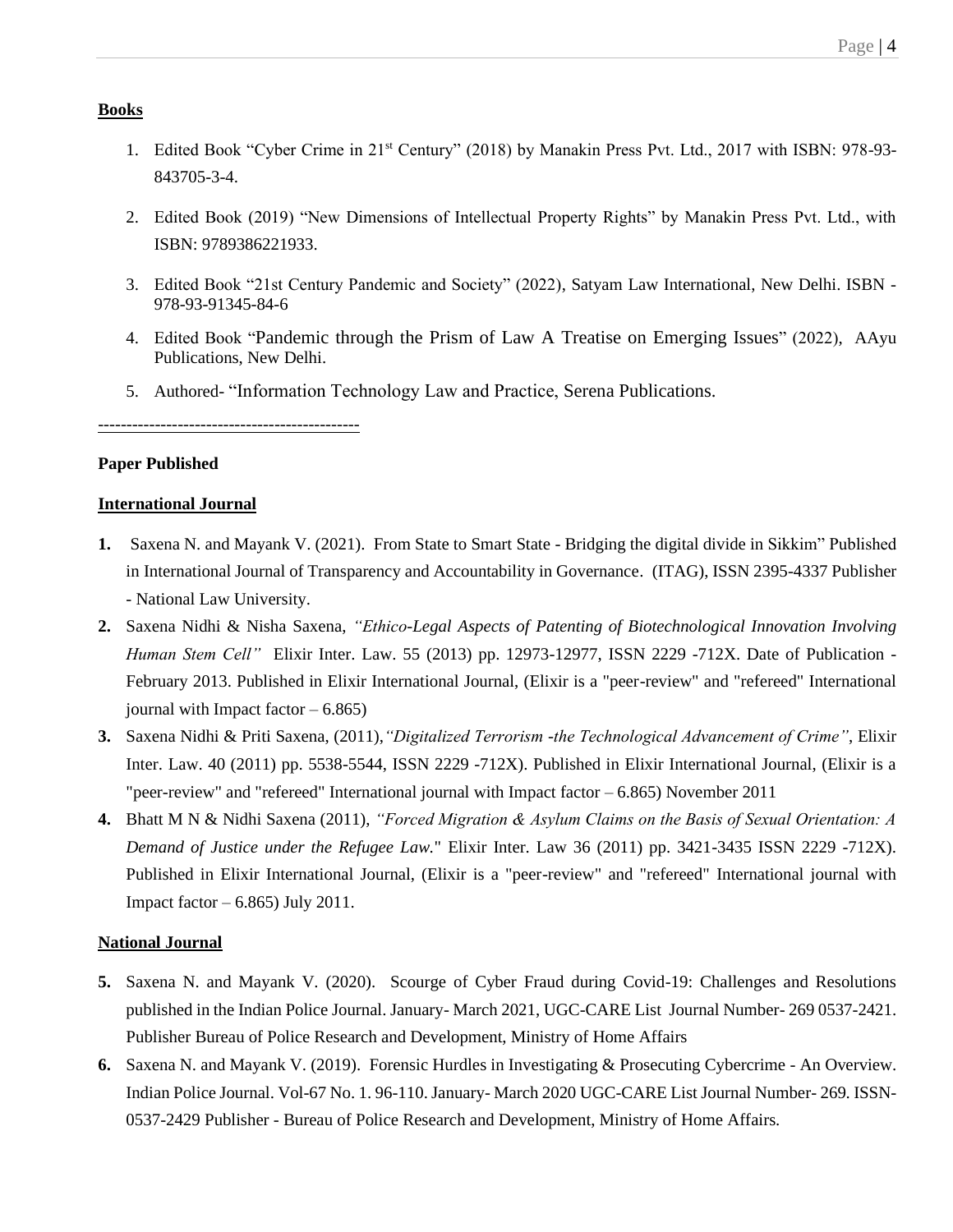- **7.** Saxena N and Mayank V. (2017) "Component Framework Relationship between the Fundamental Rights and Law to Enforce Fundamental Right of Minorities to Establish Educational Institutions: An Analysis of NCMEI Act". Shriji Socio Legal Journal.(2017) A Peer Reviewed Refereed" ISSN 2231-1556 No-12.
- **8.** Saxena Nidhi (2017) "E-Governance An Evaluation of Citizen Centric Services in the State of Sikkim. Shriji Socio Legal Journal. A Peer Reviewed Refereed" ISSN 2231-1556 No-12, 2017
- **9.** Saxena Nidhi & Priti Saxena (2014) Digital Terrorism: The Technological Advancement of Crime, The Indian Police Journal, Jan-March, 2014, Vol. LXI, No. 1, 0537-2429.
- **10.** Bhatt M N & Nidhi Saxena "Indian Police-A Call for Human Approach on Policing Sexual Minority (LGBT)", HNLU Journal of Law and Social Sciences, Vol. 1 No. 1 2012, pp.31-45, HNLU, Raipur. (ISSN No. 2347 – 839 X)
- **11.** Saxena Nidhi & Nisha Saxena (2012) *"Protection of Trade Secrets and Confidential Information: An Overview of TRIPS Agreement in Indian Perspective",* in India International Journal of Juridical Sciences (A Peer Reviewed Refereed Journal) Vol 1 Issue March 1, 2012, ISSN No. 2278-3237 Paragon International Publishers
- **12.** Saxena Nidhi (2010), *"Harassment in Virtual World (Cyber Stalking): Emerging Threat For Real World's Dignity and Rights"*in "Indian Human Rights Law Review", Published by R. Cambray Pvt. Ltd., Kolkata Vol-I no -2, December 2010,p-258-274. (ISSN-2230-7036).
- **13.** Bhatt M N & Nidhi Saxena (2009), *"Recoganization of Same-Sex Marriages via Legalizing Homosexuality: A Socio-Legal Analysis"*, published in Punjabi University Law Journal, edited by Prof (Dr.) R. K. Singh, Vol-III, 2009, p-1-29. (ISSN No. 0976-5557)
- **14.** Saxena Nidhi (2010), "*Ontology of Jurisdiction in Cyber Space-An Analysis*", published in 'The Indian Journal of Legal Studies', Vol. XXVII, 2009-10, of faculty of Law, J.N.V. University, Jodhpur, Rajasthan., p. 144-152. (ISSN: 0970-213x).
- **15.** Saxena Nidhi & M N Bhatt (2011)*"Legalization of Passive Euthanasia in India (ArunaRamchandraShanbaug's Case) - Beginning of A New Last Civil Right Movement for Demand of Death with Dignity."* 2011 Cri LJ [Journal] 321, All India Law Reporter Nagpur.
- **16.** Saxena Nidhi &Priti Saxena, *"Patentability of Software -Problems and Perspectives* "in Journal of Faculty of Juridical Sciences, MITS, Lakshamangarh. (ISSN: 976-5007)vol-2 (174-190)

#### **Publication in Edited Book**

- **1.** Saxena Nidhi and Veer Mayank (2022), "**Regulating Free Speech during Pandemic: Law and Challenges'** in an edited book titled '21st Century Pandemic and Society'. ISBN number- **978-93-91345- 84-6.** Publisher – Satyam Law International, New Delhi **(3.5)**
- **2.** Saxena Nidhi and Veer Mayank (2022), **"The Scourge of Crime Against Women in the Cyber World and Pandemic"** in an edited book titled 21st Century Pandemic and Society. ISBN number. **978-93- 91345-84-6.** Publisher – Satyam Law International, New Delhi **(3.5)**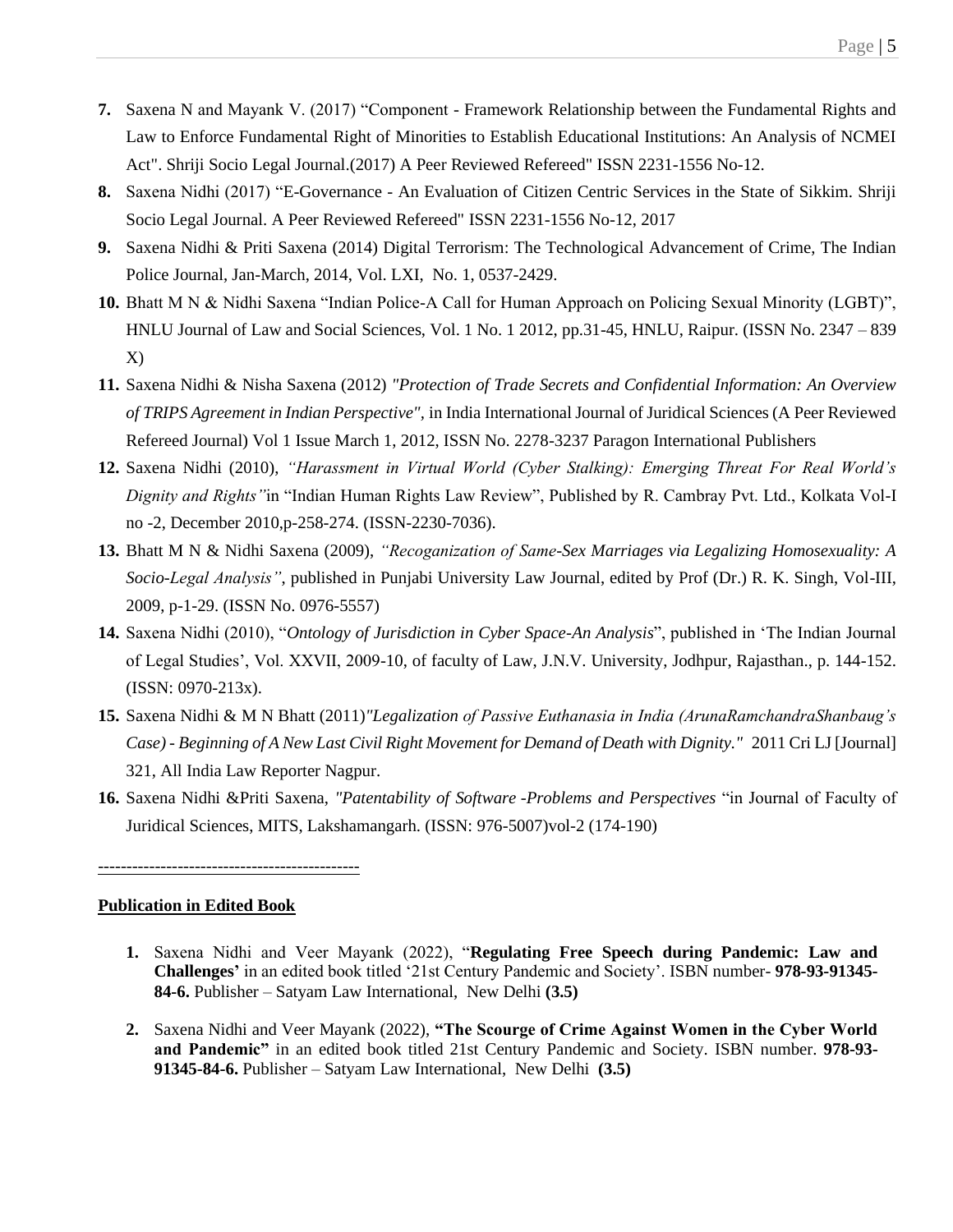**3.** Veer Mayank and Saxena Nidhi (2022), **"Global Health Governance and the Reform of the World Health Organization"** edited book titled 21st Century Pandemic and Society. ISBN number. **978-93- 91345-84-6.** Publisher – Satyam Law International, New Delhi **(3.5)**

**4.** Saxena Nidhi and Veer Mayank (2019*), "The Contours of Free Speech: Analysing Hate Speech on the Computer Application 'Sarahah'* edited book of Department of Law, North Bengal University.ISBN number 978- 81-921285-6-6. Page number 41-56.

**5.** Saxena Nidhi and Nisha Saxena (2018), "*Revisiting the Existing Patent Laws- A Contextual Study of Biotechnology Inventions & Intellectual Property Rights"*, published in New Dimensions of IPR, ManakinPvt Ltd with ISBN: 9789386221933.

**6.** Saxena Nidhi and Neeraj K Sinha (2018), *"Enforcement of Intellectual Property: A Review of Existing Framework of law",* published in New Dimensions of IPR, Manakin Pvt Ltd with ISBN: 9789386221933.

**7.** Saxena Nidhi and Veer Mayank(2017) "*E-Government and E-Democracy: The Role of Technology Vis-A Vis Indian Socio-Legal Framework"* published in an edited Book " Cyber Crime in 21<sup>st</sup> Century" by Manakin Press Pvt. Ltd., 2017 with ISBN: 978-93-843705-3-4

**8.** Saxena Nidhi, (2013)*"Consumer Protection in the Era of IPR"* in edited Book of Dr. O. N. Tiwari entitled, "Intellectual Property Rights: Dimensions and Issues" edited by Dr. O.N.Tiwari, published by Radha Publication, Ansari Road, New Delhi. ISBN 8174878440.

**9.** Saxena Nidhi (2012), *"Female Feticide: Unborn Victims of Violence –Need of Ethico-Legal Approach"*published in a book entitled 'Law & Gender-A Quest for Justice' Alfa publication, (ISBN 978-93- 81465-13-4.)

**10.** Saxena Nidhi (2011), *"Technology Impact on Copy Right- Software Piracy"* is published in Cyber Law Cyber-crime Internet & E-commerce by Prof. VimlenduTayal, published by Bharat Law publication Jaipur, pp. 269- 304. (ISBN: 81-7346-033-7)

**11.** Saxena Nidhi (2010), *"Green Business to Save Environ-Human Rights: CO2 Credit, Kyoto Protocol & India"* published in An Introduction to Environmental Rights, Central Law Publication Allahabad, by Prof (Dr.) R. Bandopadhyay, p-34-49. (ISBN-978-93-80289-75-5)

**12.** Saxena Nidhi (2010), *"Making Women's Place Explicit: Pornography- A Violence against Women in Cyber Space"* in Edited Book on "Women Right Human Right". R. Cambray& Co. Private Limited Kolkata, pp. 425-445. (ISBN: 978-81-89659-10-3)

**13.** Saxena Nidhi (2007), *"Copyright Cultivation of Mind -An Exclusive Human Right ''*, Published in book on "Creative Activity and the Law", edited by Prof. S.D. Sharma and foreword by Hon'ble Justice S.B. Sinha. pp. 116- 121. (ISBN: [9788184500172\)](https://www.abebooks.co.uk/products/isbn/9788184500172?cm_sp=bdp-_-9788184500172-_-isbn13), published by Deep & Deep Publications Pvt Ltd. ISBN-

#### **In Reporters**:

**14.** Saxena Nidhi &M N Bhatt (2010), *"HIV/AIDS: Problem and Perspective with Special Reference to Marginalized"* in 2010 (2) Gujarat Current Decision (Journal Section) Vol 2010 (2), p-29-40.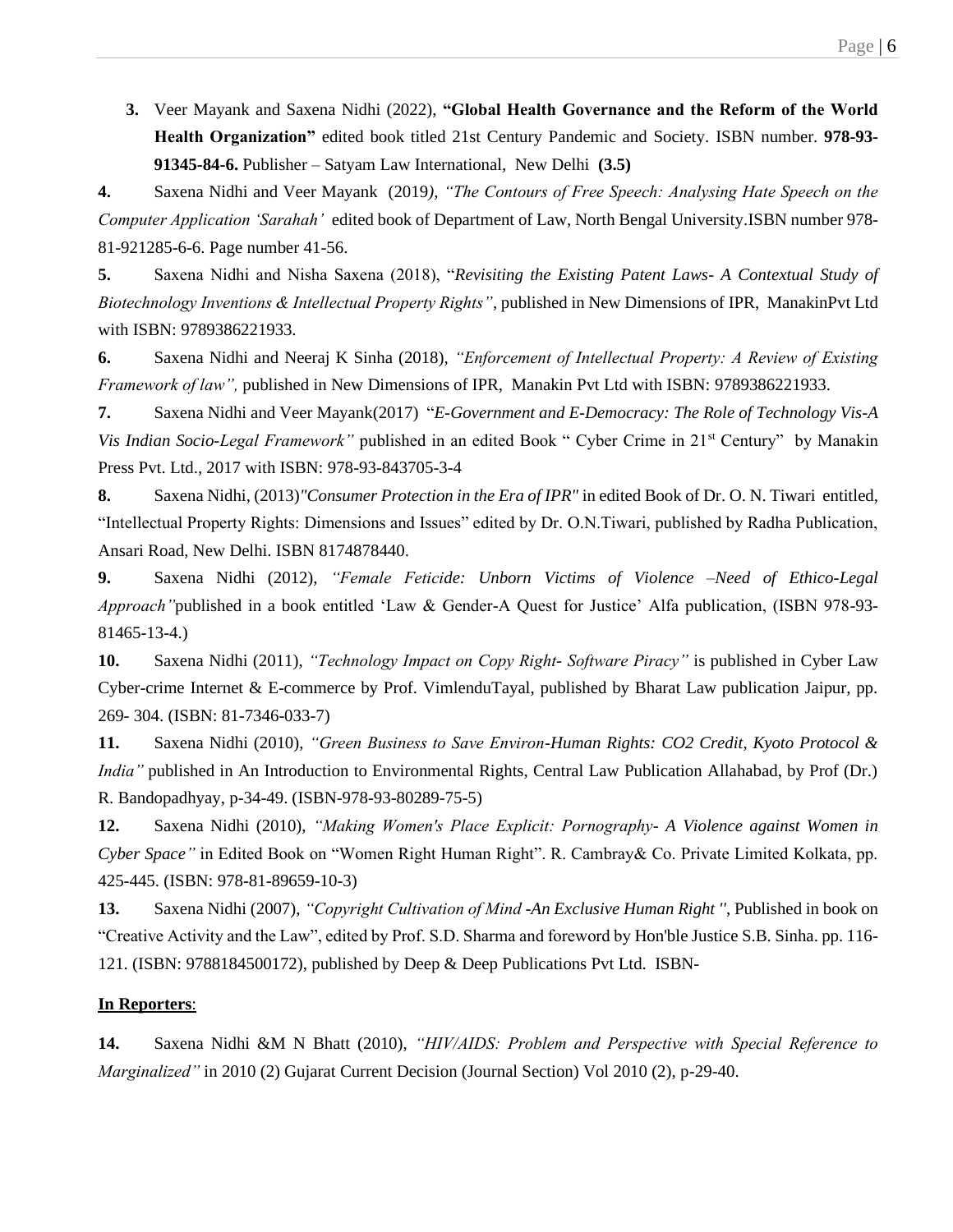**15.** Saxena Nidhi, *"Terrorism in the Digital Era"*in Gujarat Current Decisions, A Self Sufficient Law Reporter-cum-Magazine Vol.2-Part 15 at page 94(J)-96(J) Vol.2-Part 16 at page (J) 97-(J) 99.

# **Law Magazine**

**16.** Saxena Nidhi *"Internet–Conduit of Criminal Flurry"* published as a Cover Story in "Legal Mitra, monthly magazine to create legal awareness & adds colours to law, April 2011 vol-1 issue 10, RNI No. RAJENG00899/20/01/2010-TC, pp-12-25.

**17.** Saxena Nidhi, *"Industrial Disaster- Booking in a Hazardous Environment"* published in "Legal News and Views" Vol. - 24 no. 1- January 2010, p- 10-12.

**18.** Saxena Nidhi, *"Intellectual Property Right in the Digital Age"* published in "Legal News and Views", Vol. - 23 no.3 March2009 at p-14-16.

**19.** Saxena Nidhi *"Right to Privacy in Digital Age"* published in "Legal News and Views" Vol. - 22 no. , Sep. 9, 08, p-4-6.

## **Newspaper**

Open Ed. Articles in Newspapers

- 1. Mayank Veer and Nidhi Saxena, Cashless Economy: Who Suffers, Sikkim Express 7th February, 2017
- 2. Mayank Veer and Nidhi Saxena, "Bridge the North-South Gap" in the "Pioneer" newspaper. [https://www.dailypioneer.com/2020/columnists/bridge-the-north-south-gap.html.](https://l.facebook.com/l.php?u=https%3A%2F%2Fwww.dailypioneer.com%2F2020%2Fcolumnists%2Fbridge-the-north-south-gap.html%3Ffbclid%3DIwAR3m1s4QcJyGmqgTPJpau9R2qmhSVW4aLXo8c5LwQhPTVnC-kChn4yW82go&h=AT0FaKVfUs2CuMI1OJes_ybiy-XYt3Kdg2iadDHAUsff2FAVrnq0n5hbd1dCMGeapChCpttYLs9S2N42DnSi-gZMXto301SSQ3UPqUFKP76_qwOokyW_R34XNGQMq3OBjlTD8353R0yDx9jIWss&__tn__=-UK-R&c%5b0%5d=AT2wj0gbLimCqpcC1ZnBrJzBjxVGK-7adgh5TuPLWH5BGQcaMC-nDmX1p_-0QajHQwK36RTzxIWsOFA8mI-HXmS6XSvpwT3drp2VQiHavOKJT5EyqXN87cZzX62vhs5A1TcIPTV2dlQcfQP0aoGT) Dated 29 April, 2020.
- 3. Veer Mayank and Nidhi Saxena 'Corona Epidemic Is Cashless Economy a Way to Life' in Sikkim Express March 21, 2020.

# **Research Articles in Online Journals**

- 1. Equal Pay for Equal Work: A Paradigm Shift in Judicial Reasoning from Socialism to Human Rights. Veer Mayank and Nidhi Saxena. December 5, 2016[.http://www.livelaw.in/equal-pay-equal-work-paradigm-shift](http://www.livelaw.in/equal-pay-equal-work-paradigm-shift-judicial-reasoning-socialism-human-rights/)[judicial-reasoning-socialism-human-rights/](http://www.livelaw.in/equal-pay-equal-work-paradigm-shift-judicial-reasoning-socialism-human-rights/)
- 2. Veer Mayank and Nidhi Saxena Demonetisation and Its Aftermath Should the Judiciary Intervene?.. December 8, 201[6.http://www.livelaw.in/demonetisation-aftermath-judiciary-intervene/](http://www.livelaw.in/demonetisation-aftermath-judiciary-intervene/)

----------------------------------------------

# **Lecturer Delivered/ Invited Lecturers**-

1. Delivered a lectures titled **"Crime against women in the cyber world and it's remedies"** in Online Training program on "Affirmative Policies Pertaining to Equity and Parity for Enhancing Women Participation in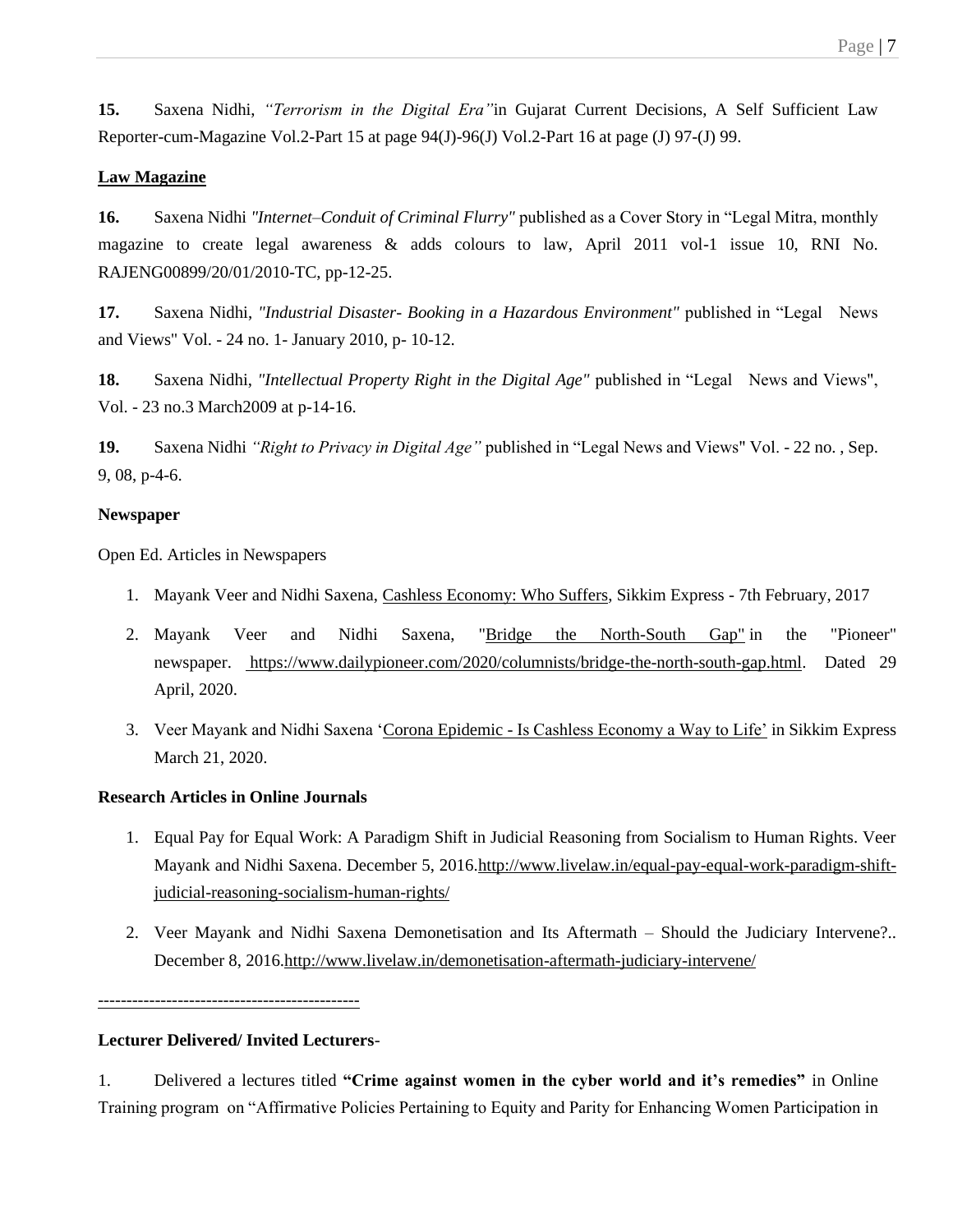the Labour Market" (28th September – 02nd October, 2020) on 30 September organized by Centre for Agrarian Relations, Rural and Behavioural Studies, Centre for Gender and labour Studies, V .V Giri National Labour Institute(Ministry of Labour and Employment, GoI) SECTOR 24, NOIDA, 20130, 1:30 hrs.

2. Delivered 1:30 hrs. lectures titled *"***Sexual Harassment: Laws and Remedies"** in Online Training program on "Affirmative Policies Pertaining to Equity and Parity for Enhancing Women Participation in the Labour Market (28th September – 02nd October, 2020) on 30 September organized by Centre for Agrarian Relations, Rural and Behavioural Studies, Centre for Gender and labour Studies, V .V Giri National Labour Institute(Ministry of Labour and Employment, GoI.

3. Delivered 1:30 hrs. lectures titled **"Constitutional & legal Safeguards for the protection of Tribal Rights Crime against Women in the Cyber world and it's Remedies"** in National Workshop on "Skill Development for Tribal and Rural Youth: Inclusion and Opportunities" (16-18, September,2020 ) on 16th September 2020 (Wednesday) organized by Centre for Agrarian Relations, Rural and Behavioural Studies, Centre for Gender and labour Studies, V .V Giri National Labour Institute(Ministry of Labour and Employment, GoI).

4. Delivered a hour lectures titled **"Conceptualising the Role of Indian laws in Preventing Cyber Sex Trafficking in the Times of COVID-19"** in Five days Online Legal Awareness Programme(10th August, 2020- 14th August, 2020) on 14 August, 2020 organized by School of Legal Studies, ICFAI University, Sikkim.

5. Delivered a 2 Hrs lecture titled *"***Role and Functions of In-house Bodies dealing with the Issues of Sexual Harassment at Workplace**" in an Online Training Programme On Mainstreaming Gender Issues In The Employment (September 7-11,2020) on 9 September , 2020 organised by Centre for Agrarian Relations, Rural and Behavioural Studies, Centre for Gender and labour Studies V .V Giri National Labour Institute (Ministry of Labour And Employment, Goi) Sector 24, Noida, 201301

6. Delivered a lectures titled *"***The Concept of Intellectual Property in Scientific Research and its Regulation"** in five-day National level virtual workshop on "Skill Development Programme-Good Laboratory Practices" organised by P. G. Department of Chemistry, Veer Kunwar Singh University, Ara (20<sup>th</sup>-24<sup>th</sup> July, 2020) on July 23, 2020.

7. Delivered a lectures **titled** *"***Preventive Strategies and Regulatory Measures against Cyber Frauds"** in an Online Training Programme on Developing Skill Development Strategies for Women Workers in the Informal Economy (AUGUST 24-28, 2020) on 25h August 2020 (Tuesday) during 2.30 PM -3.30/4.00 PM organised by Centre for Agrarian Relations, Rural and Behavioural Studies, Centre for Gender and Labour Studies, V .V Giri National Labour Institute, (Ministry of Labour and Employment, GoI) Sector 24, Noida, 201301.

8. Delivered a lectures titled *"***Online Work Culture and Issues of Cyber Crime"** in an Online Leadership Development Program for North Eastern States' May 18-23, 2020 /12 Noon to 1on 21 May,2020 organised by Centre for Agrarian Relations, Rural and Behavioural Studies, Centre for Gender and labour Studies, V .V Giri National Labour Institute, (Ministry of Labour and Employment, GoI) Sector 24, Noida, 201301

9. Delivered a lectures titled **"Cyber Sex Trafficking and Remedies under the Laws**""in National Webinar organised by Centre for Women Empowerment and Women Studies, Manonmaniam Sundaranar University, Tirunelveli (May 18-23, 2020) on July 18, 2020.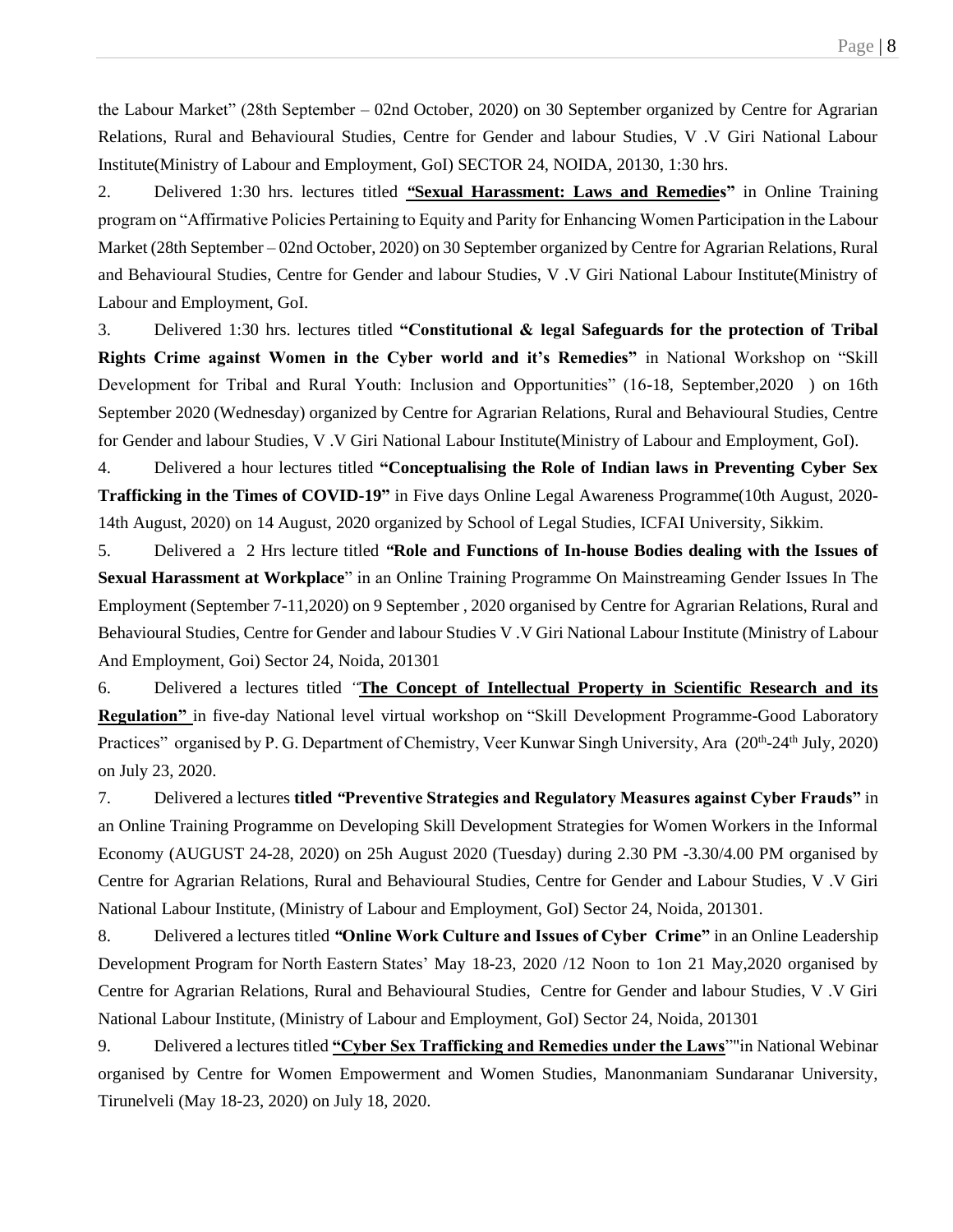10. Delivered a lecture titled *"***Right to Information: An Overview"** in the training programme on Behavioural Skills for Managing Work Effectively for Employees of OIL India National, organised by Center for Gender and Labour Studies. V .V Giri National Labour Institute, (Ministry of Labour and Employment), Noida, 20130, on September 23-27, 2019

11. Delivered a lectures titled *"***Intellectual Property with Special Focus and Copyright under National and International Instruments and Indian laws"** in the workshop on 'Preservation Promotion and further Enrichment of Tribal Culture, Tradition and Heritage of Sikkim Jointly organised by Tribal Culture Research Institute, Government of Sikkim and Department of Anthropology, Sikkim (8-11, March, 2018) on 11 March, 2018

12. Delivered a lectures titled **"Chemical Control Legislations in India: Checks and Balances on Chemicals-An Insight"** in UGC sponsored three day National seminar on the topic Applications of Green Chemistry in the Remediation of Environmental organised by M L S M College ,Darbhanga, Bihar on 14 January , 2018.

13. Delivered Lectures on **"Information Technology Act, 2000 and Indian Evidence Act, 1882 "**from January 22-29, 2016 in Police Training Centre Moradabad.

14. Delivered a Lecture on *"***Right to Privacy and Data Protection as important Human Rights" o**n November 21, 2015 in an awareness program Organized by the State Human Right Commission, Sikkim.

15. Delivered a Lecture on *"***Human Rights of Women and Internet"** on May 24, 2016 in an awareness program Organized by the State Human Right Commission, Sikkim.

16. Delivered a Lecture on **"Human Rights Laws for Youth"** on August 6, 2019 in an awareness program Organized by the State Human Right Commission, Sikkim.

17. Delivered a Lecture on **"Right to Privacy in the Era of Internet"** on August 8, 2015 in an awareness program Organized by the State Human Right Commission, Sikkim.

18. Delivered a Lecture on **"Constitutional and Legal Safeguard Tribal's In Sikkim***"* organized by the Nehru Yuva Kendra Sangathan in collaboration with Rajiv Gandhi National Institute of Youth Development December 6, 2015

19. Delivered a Lecture (Resource Person,) on *"Cyber Crime Awareness for Women"*organized by Nehru Yuva Kendra Sangathan in collaboration with Rajiv Gandhi National Institute of Youth Development at B.Ed College Sorren, 10 August, 2015

20. Delivered a Lecture on *"***Cyber Crime Against Women and the Laws"** organized by the Nehru Yuva Kendra Sangathan in collaboration with Rajiv Gandhi National Institute of Youth Development*, for the women of Sikkim on* 5 June, 2015 at Animal Husbandry Training Centre, Sikkim

21. Delivered a Lecture on *"***Laws on Suicide***"* in a national workshop on 'Suicide' organized by the Department of Sociology, Sikkim University, 28, May 2015.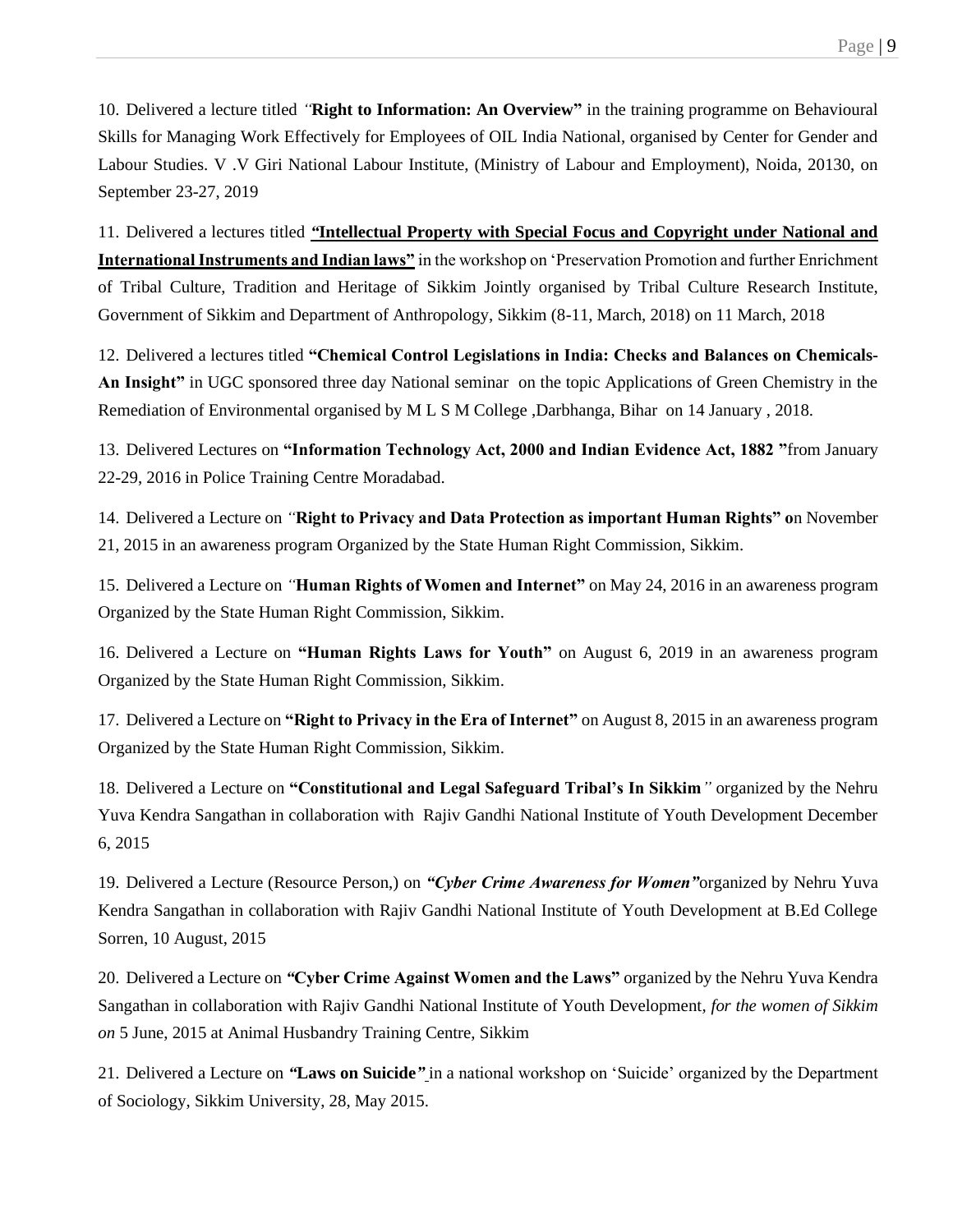22. Delivered a Lecture on *"***Cyber Crime Against women",** in the National seminar organized by the Women Cell of Sikkim University*,* India on June 8, 2014

23. Delivered a Lecture on *"***Cyber Forensics"** in 'Orientation Programme' in the *Mody Institute of Technology & Science,* India during Dec, 13-18 2010

24. Delivered a Lecture on *"***Environment Awareness"** in the Kothiwal Dental College (Post Graduate Recognized Dental College) Moradabad UP, India on 29-30 July 09

25. Delivered a Lecture on **"Right to Information and Panchayati Raj System in India"** on the occasion of a training programme of elected women representative of Faridabad District organized by Vividh Vikas Samiti (Regd.) 35-A Qutab Enclave Phase -1, New Delhi-110016

26. Delivered a Lecture on "**Business Law and Labour Legislation"** in the Dept. of Mgmt in TMIMT Moradabad UP, India during July- August 07. Subject taken:

## **International Seminars/Conferences:**

## **Foreign-**

**\_\_\_\_\_\_\_\_\_\_\_\_\_\_**

**1.** Presented a research paper entitled *"***The Scourge of the Cyber Security and Jurisdictional Fragmentation: Quest for Treaty-Based Jurisdictional Integration"** in Asian SIL 6th Biennial Conference 2017 on "Asia and International Law in Times of Uncertainty" at Seoul, South Korea on August 25-26 2017.

# **International -India**

**2.** Presented a research paper **"An Interface between Information Technology and Human Trafficking: A Need to Revisit the Laws on Prevention and Control of Women Sex Trafficking**" in the "International Conference on Global Challenge and Solution on April 14 -15, 2018 at Lucknow University, Lucknow.

**3.** Presented a research paper **"Green IT to Create Sustainable Environment: A Legal Perspective"** in the "International Conference on International Environmental Law and Right to Development on 13-14 January, 2018 at Patna university, Patna.

**4.** Presented a research paper entitled *"***Performer's Right and Proposed Amendment in Copyright Laws - a Legal Discourse with Sikkim Perspective"** in International Conference on "International Conference on Cultural Heritage of Sikkim" at Gangtok, Sikkim, organized by Department of Anthropology in collaboration with Indira Gandhi RashtriyaManavSangrahalaya on April 25-27 2015.

**5.** Presented a poster entitled *"***Electronic Governance-Realignment of Government-Public Relationships**" in International Conference on "Law and Economics" Jointly organized by Gujarat National Law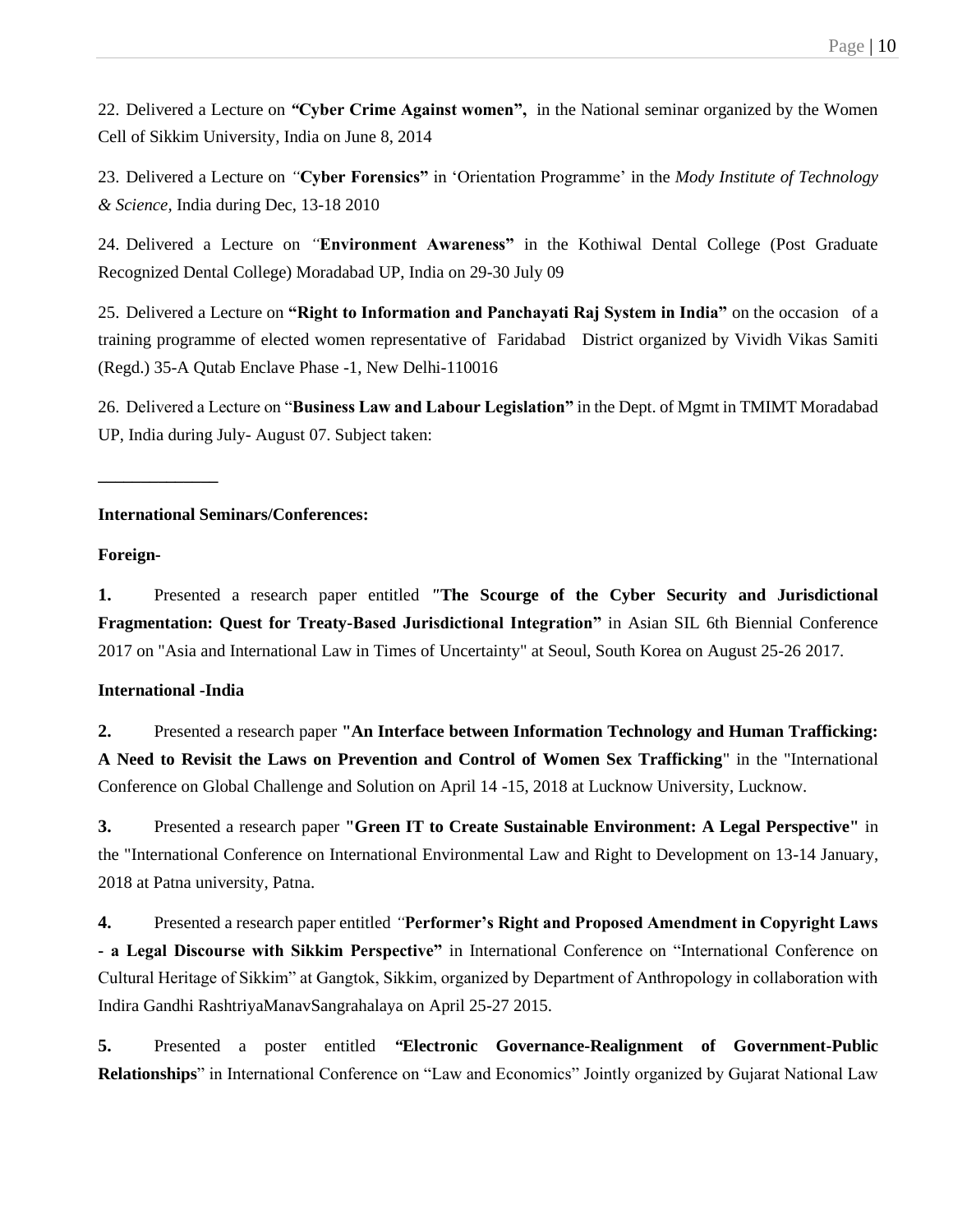University (GNLU), Indian Institute of Management (IIM Ahmedabad) and Indian Institute of Technology, Kanpur (IIT Kanpur) at Gujarat National Law University Ahmedabad on 14-15, March, 2015.

**6.** Presented a research paper titled **"Indian People and folklore: A Legal Perspective"** in International Seminar and Festival of Cultural Traditions of the Himalayas on "Himalaya International Festival 2013' organized by Himalayan Heritage Research & Development Society, Sikkim, Indian Council for Cultural Relation, Govt of India in association with Sikkim University, Gangtok on 6-10, August, 2013, Gangtok, India

**7.** Presented a research paper entitled **"Electronic Governance and Service: An Evaluation with Human rights perspectiv***e*" in International Conference on "Human Rights law, Justice and Governance" at School of Legal Studies, In Babasaheb Bhimrao Ambedkar University, Lucknow on April 26-27 2013.

**8.** Participated in **"International Seminar on Global Environment & Disaster Management: Law & Society"**, organized by Indian Law Institute, High Court of Delhi, Supreme Court of India, Ministry of Environment & Forest Govt. of Indiaand Ministry of Law & Justice Govt. of India held on 22-24, July, 2011 at VigyanBhawan, New Delhi.

**9.** Presented a research paper entitled **"Cyber Crime- A Socio-Legal Analysis on Issues & Challenges of New Era",** in the "International Conference of Jurists on International Terrorism" organized by All India Bar Association, All India Senior Advocates Association and Indian Council of Jurists held on November 21-22, 2009 at VigyanBhawan, New Delhi on November, 21- 22 2009.(Part of Ph.D. Work)

**10.** Presented a research paper entitled *"Data Protection in the Era of Information Revolution*" in the International Conference of Jurists on "Terrorism, Rule of Law and Human Rights" organized by International Council of Jurists, All India Bar Association and Indian Council of Jurists held in VigyanBhavan, New Delhi, (India); December 13-14, 2008 Agra, Uttar-Pradesh (India) on December, 13-14 2008.(Part of Ph.D. Work)

# **National-Conference/ Seminar**

**1.** Presented a research paper titled"From State to Smart State - A Review of e-Governance Initiatives in the State of Sikkim." in the two Days National Seminar on "Law as an Instrument of Social Transformation: Issues, Challenges and Emerging Trends" on November 30-1, 2019, in the University of North Bengal, Siliguri.

**2.** Presented a research paper titled"Artificial Intelligence- A Vantage View through the IPR Lenses" in the one Day National Seminar on "IPR: Emerging Issues and Challenges" on 23rd September (Sunday), 2018 in the Chanakya National Law University, Patna.

**3.** Presented a research paper titled"New Technology and Security of the Child: An Analysis of Legal Issues of Cross-border 'Sex Trafficking' Between India and Myanmar" in the Two Days National Seminar on "Child Rights and Future of Nation: Issues and Challenges from National and International Perspectives" in the Centre of Excellence University School of Law, Gujarat University on 06th – 07th January, 2018.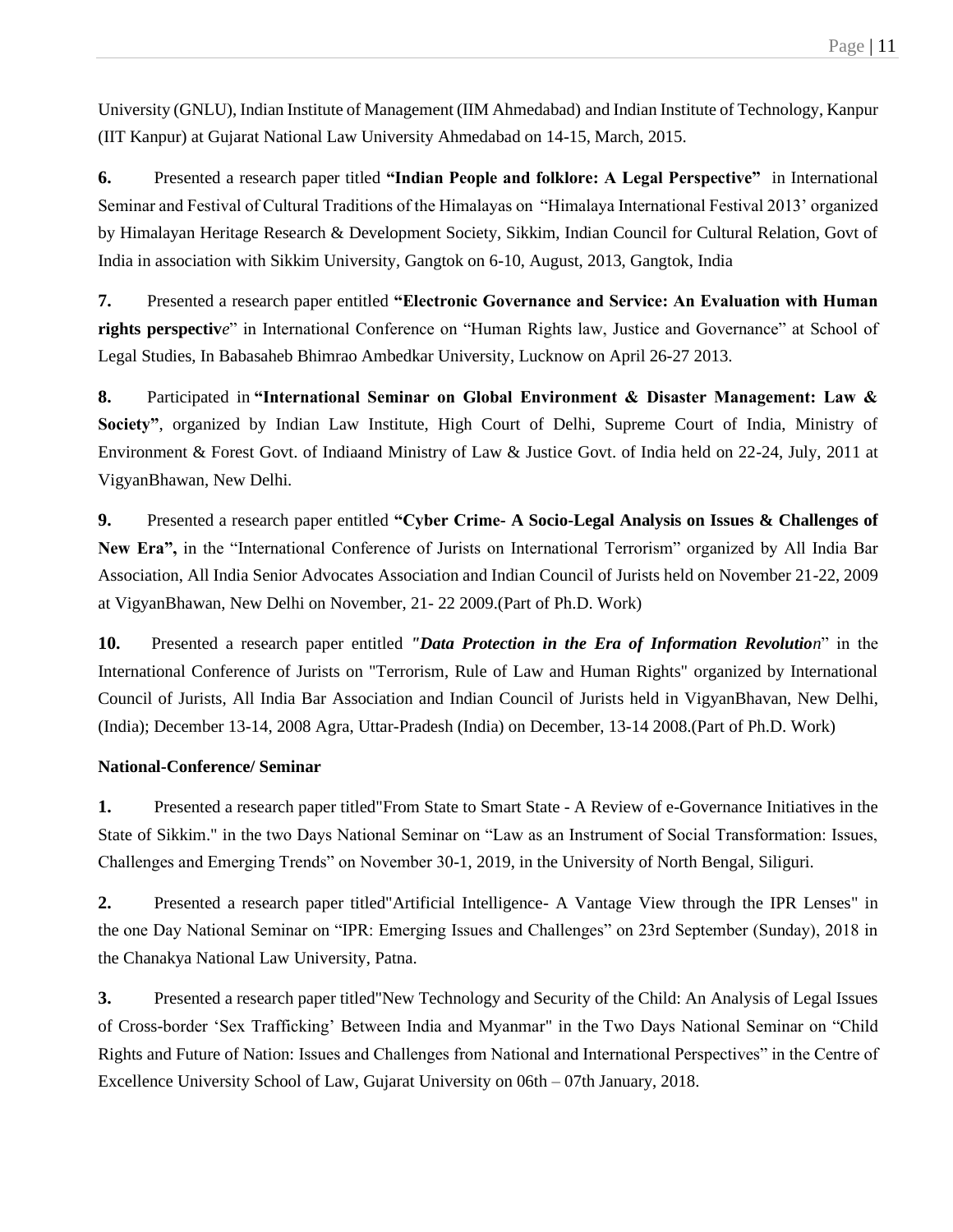**4.** Presented a research paper titled "Tackling the Challenges of implementation of e-governance initiatives in the State of Sikkim" in the National Seminar on " Law and Social Transformation in India" on 21 November 2017 Organized by Rayat-Bahara University, Punjab.

**5.** Presented a research paper titled "Cyber bullying and Freedom of Speech and Expression: A Review in the Context of the Application 'Sarahah' " in the UGC sponsored National Seminar on "Equality, Discrimination and Differences: Issues of Tolerance in Globalised World" on 09 and 10 September, 2017.

**6.** Presented a research paper titled "Appraising e-Democracy Adoption in Indian Socio-legal Framework - Problems & Prospects" " in the National Conference on "The Impact of Socio-Traditional Practices on modern Indian Society and the Law: The National & Regional Perspective" sponsored and funded by Rashtriya Uchchatar Shiksha Abhiyan (RUSA) through Human Resource Development Department (HRDD) organized by Sikkim Government Law College, Burtuk, Gangtok dated 21-22 April, 2017.

**7.** Presented a research paper titled "E-Government to e-Democracy: Evolution Trajectory towards Better Governance" in the National Conference on "Law in Cyber Space organized by Goenka University, Gurgaon on March 30-31, 2017.

**8.** Presented a research paper titled "Legal and Forensic Issues of Investigating and Prosecuting Information Technology Crime " in the National Seminar on "Cyber Laws: Issues and Challenges"organized by the School of Legal Studies, Cochin University of Science and Technology, Cochin, Kerala on January 6th & 7th, 2017

**9.** Presented a research paper titled "Human Trafficking via the Internet- Regulatory Ambivalence" in the National Seminar on "Trafficking in Persons: Prevention Control and Rehabilitations" organized by the Department of Law, North Bengal University, West Bengal on 26-27, November, 2016.

**10.** Presented a research paper titled "Constitutionality of Surveillance Laws and State of Cyber Security in India- An Analysis" in the National Seminar on "E-Governance, Cyber Crimes, Cyber Security and Cyber Laws: Contemporary Issues and Challenges" organized by the Department of Law, North Eastern Hill University (NEHU), Shillong on April 29, 2016

**11.** Presented a research paper titled *"Stealing Trade Secrets- Economic Cyber Espionage: An IPR Perspective"* in the National Conference on "International Humanitarian law" jointly organized by the All India Law Teachers Congress and the International Committee of Red Cross (ICRC) held on July 12-13, 2015 at New Delhi.

**12.** Presented a research paper titled "Human Trafficking as Organised Crime: A Victims Rights Analysis with Special Reference to North East Region of India*"* in two-day National in "National Seminar on "Police, Internal Security and Human Rights: Issues and Challenges in North-East India" organized by Dept. of Geography, Sikkim University funded by ICSSR , on April 25-26, 2015.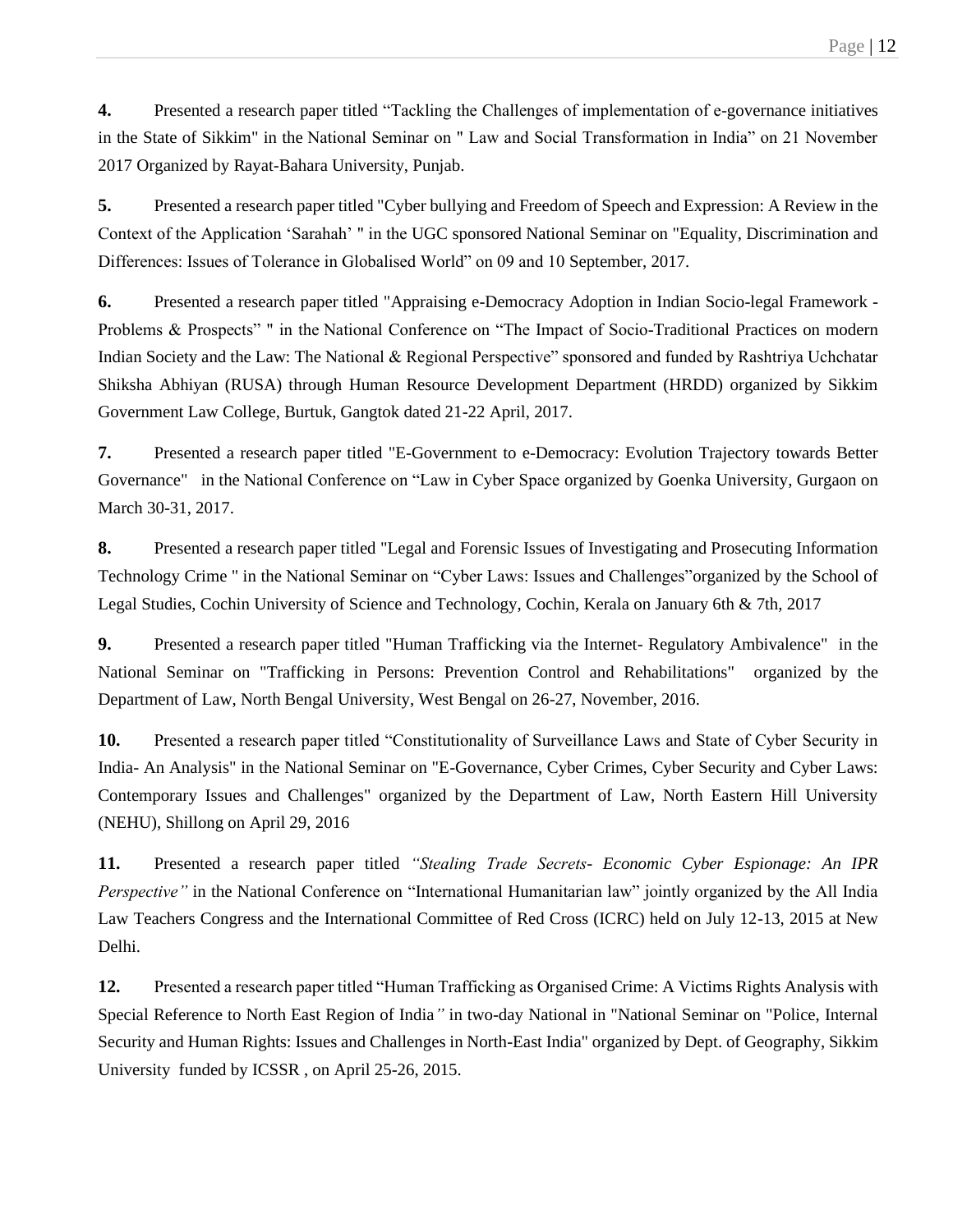**13.** Presented a research paper titled "Responding to Information Needs of the Citizens Through e-Government Portals and Online Services in India with Special Reference of Sikkim-A Tribal State*"* in two-day National Seminar on "Human Rights of Tribe in India: Present Position & Prospects "organized by Dept of Law, Jai Narayan Vyas University, Jodhpur on Feb, 1-2, 2015.

**14.** Presented a research paper titled "*Component – Framework Analysis of National Commission for Minority Educational Institution Act, 2004 in the context of the Fundamental Right to Establish and Administer Educational Institutions by Linguistic and Religious Minorities"* in two-day National Seminar on "Process of Inclusion and Development of Minorities in North-East India" sponsored by Ministry of Minority Affairs and ICSSR, New Delhi organized by Sikkim University on March 22-23, 2014 at Sikkim.

**15.** Presented a research paper titled "Sikkim Ecotourism Policy -An Evaluation in the Light of Government Responsibilities for Ecotourism" in the UGC Sponsored National Seminar on Eco (Sustainable) Tourism In Sikkim: A LegalPerspective organized by Sikkim Government Law College*In collaboration with* Sikkim University, Gangtok, Sikkim held On 08<sup>th</sup> and 09<sup>th</sup> March 2014.

16. Presented a research paper titled "Crossing The Boundaries In Cyber Space-A Politico-Legal Overview" in the National Seminar on "Federalism, Foreign Policy and Border States; Dynamics from North-East States of India" organized by the Department of International Relation/Politics, Sikkim University, Gangtok, Sikkim and sponsored by The Indian Council of Social Science Research, New Delhi held on March 22-23, 2013.

**17.** Presented a research paper titled "*Corporate Socio-Environment Responsibility in Industrial Disaster: Policy & Legislative Initiatives*" in UGC sponsored National Seminar on Environmental Pollution and the Sustainable Development: Statutory Realities, Social Chaos and Scientific Challenges, organized by N.M. Law P.G. College, Hanumangarh Town (Raj.) held on February, 25-26, 2012.

**18.** Presented a research paper titled "*Protection of Expression of Folklore (National Patrimony): Is IPR the Solution - Legal developments and Dilemmas"* in National Conference of All Indian Law Teacher Congress, held on June, 11-12 2011 at New Delhi.

**19.** Presented a research paper titled *Right to Abortion: International and National Standards"* in National Colloquium on "Right to Health (with Special Reference To Women's Right To Reproductive Health) : Human Rights Perspective sponsored by NHRC, New Delhi and organized by faculty of Law, Mody Institute of Technology and Science, Lakshamangarh held on the April, 16-17, 2011.

**20.** Presented a research paper titled "Development of Democratic Reforms in India: Past Present and Lesson for Future" presented in National Seminar on *An Agenda for Political Reforms in India*", in UGC-National Seminar organized by Dept. of Political Science, J.N.V. University, Jodhpur held on the February, 14-15, 2011.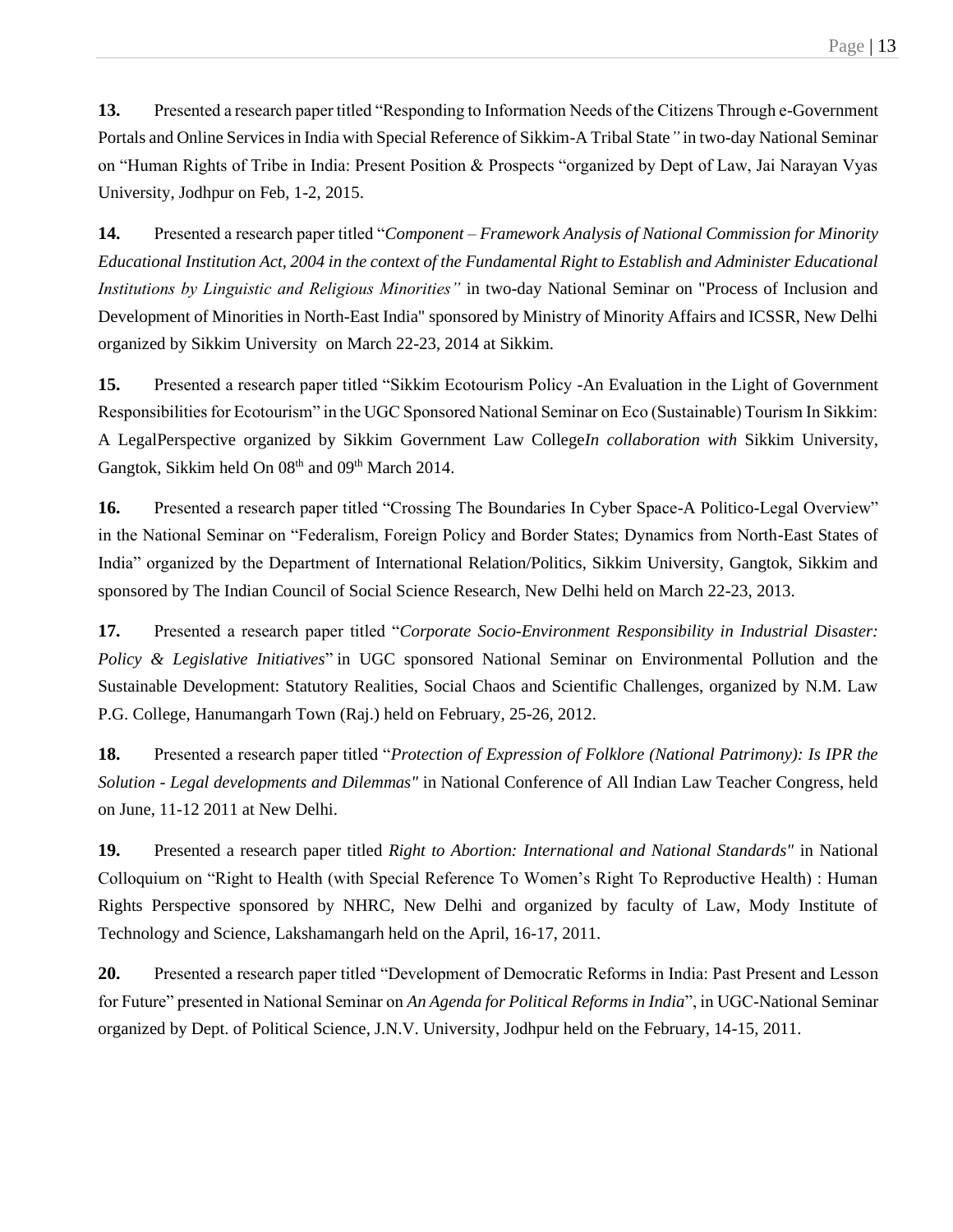**21.** Presented a research paper titled *"Social Justice for Indian Farmers: A Legal Analysis in the Realm of IPR"* in National Seminar on "*The Role of Judiciary in Promoting Social Justice*" organized by Amity Law School, Amity University, Jaipur Rajasthan on 11 October, 2010.

**22.** Presented a research paper titled *"Traditional Knowledge & their Protection under IPR: An Evaluation in the perspective of Human Rights"* in Thirty-Ninth Annual Conference of the Indian Society of International Law, New Delhi, held on the April, 24-25, 2010.

**23.** Presented a research paper titled *"Patentability of Software -Problems and Perspectives"*in National Seminar on "Intellectual Property Rights-National and International Perspective", Organized by IPR Cell, Mody Institute of Technology and Science, Lakshmangarh, Rajasthan in collaboration with School of Law, IGNOU, New Delhi on the April, 17-18, 2010.

**24.** Presented a research paper titled *"Cyber Forensic- A Defy for Combating Cyber Crimes",* presented in National Seminar on the theme, "Cyber Law: Policy Issues & Emerging Trends, Organized by Centre for Criminal Justice Administration, sponsored by Department of Higher Education, Government of Uttar Pradesh with technical support from Dept of Information Technology, Government of UP & UPTECH, Lucknow in Dr. Ram ManoharLohiya National Law University, Lucknow on March, 27-28 2010.

**25.** Presented a research paper titled *"Ontology of Jurisdiction in Cyber Space- An Analysis"* in the UGC sponsored National Seminar on "Globalisation and Changing Profile of Indian Legal System" organised by Faculty of Law, Jai NarainVyas University at Jodhpur on March, 13-14 2010.

**26.** Presented a research paper titled *"Medical Negligence and Liability of Doctors- A Medico-Legal Aspect"* in the CME Programme organized by the All India Medical Association, Moradabad at Prem Wander Land, Moradabad held on February, 21 2010.

**27.** Presented a research paper titled *"State and Individual Criminal Liability under International Law"* in the National Conference on "International Humanitarian law", jointly organized by the All India Law Teachers Congress and the International Committee of Red Cross (ICRC) held on December 12-13 2009 at New Delhi.

**28.** Presented a research paper titled *"Cyber Media-Law and Ethics",* in the National Media Conference of 2009 on Promoting Spirituality for Peace & Development –Role of Media" held at BramhaKumarisShantivan Complex, Abu Road (Raj.) on September, 11-15 2009.

**29.** Presented a research paper titled *"Cyber Terrorism-Terrorism Clothed with Information Technology",* in the National Conference organized by the All India Law Teachers Congress held on May, 9-10 2009 at New Delhi.

**30.** Presented a research paper titled *"Pornography -Global Transportation of Women through Internet"* in UGC sponsored National Seminar on "Law and Elimination of Discrimination against Women" organized by Faculty of Law, Jai NarainVyas University and MahilaVidhiMahavidhyalaya at Jodhpur on March, 6-7 2009.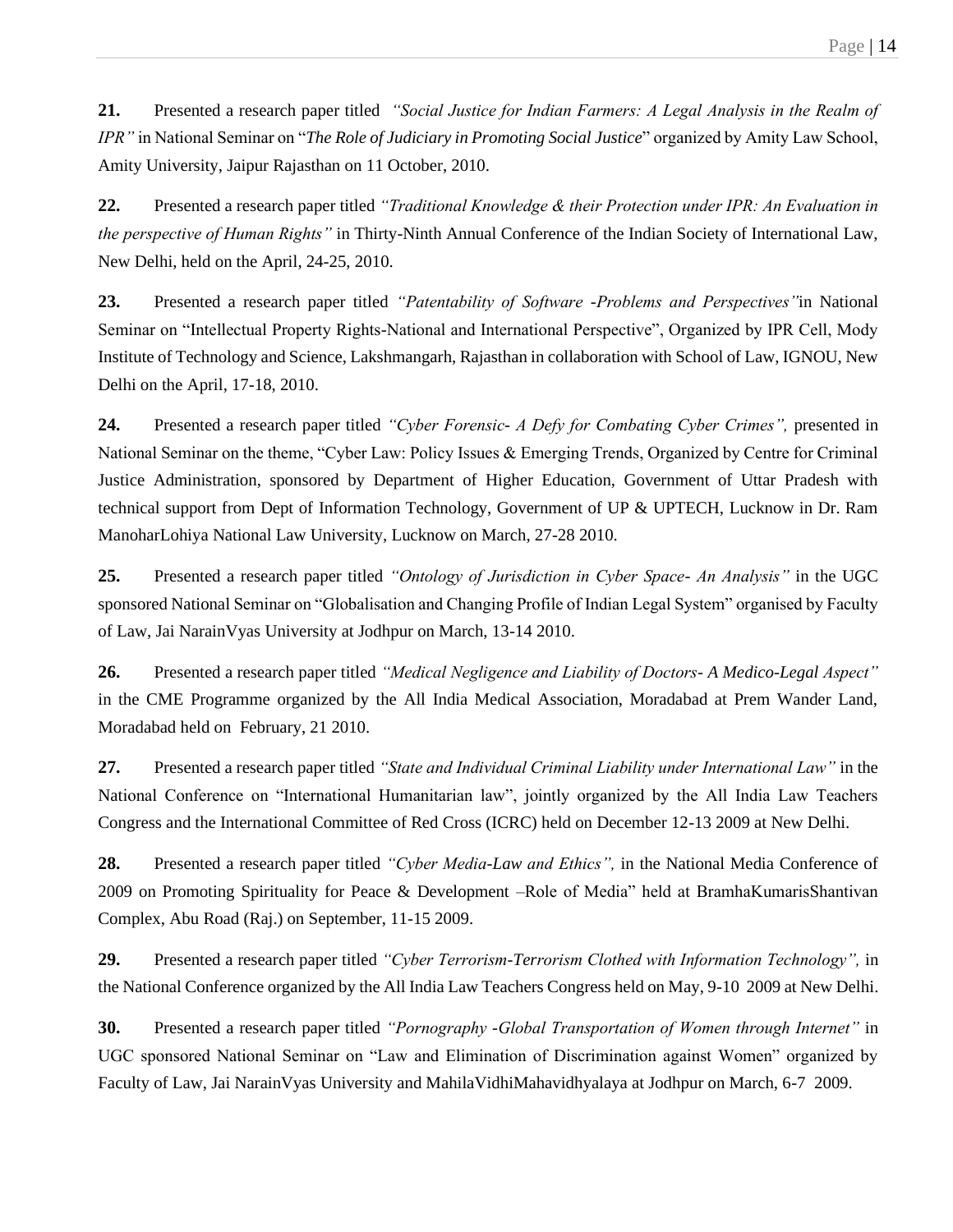**31.** Presented a research paper titled "*From Courtroom to Virtual room: Trial in the Age of Internet and Its Impact on Fair Trial"* in National Seminar on "Human Rights Perspective of 'Media Trial" organized by Faculty of Juridical Sciences, Mody Institute of Technology and Science, Lakshamangarh held on the November, 15-16 2008.

**32.** Presented a research paper titled *"Some Legal Issues of Horticulture with Reference to Intellectual Property Right"*in the National seminar "Sustainable Horticulture Research in India: Perspective, Priorities and Preparedness" organized by Dept of Horticulture at, Babasaheb Bhimrao Ambedkar, University, (A central University),Raebareli Road, Lucknow-226025.U.P.,India on April, 14-15 2008.

**33.** Presented a research paper titled *"Cyber Security and Corporate Governance-An Analysis"* in the National Seminar on "New economic policy and Corporate Governance", organized by Dept of Law, University of Lucknow, Lucknow on March, 29-30 2008.

**34.** Presented a research paper titled *"Women Empowerment and Pornography-An Analysis"* in the Intercollegiate Seminar on "Women Empowerment" on women's day organized by Dept of Law "City Academy Law College" Lucknow-226025.U.P., India, on March, 8 2008.

**35.** Presented a research paper titled *"Global Warming at National & International Level"*in National Seminar on "GCCSE", organized by Dept of Environmental Science, Babasaheb Bhimrao Ambedkar University, Lucknow-226025.U.P., India ,on March, 4-5 2008.

**36.** Presented a research paper titled *"Social Security of Contractual Labour-A Legal Perspective*" in National Seminar on *"Emerging Pattern of Contractual Employment in Indian Labour Market"* organized by the Dept of Economics at, Babasaheb Bhimrao Ambedkar, University, (A central University),Raebareli Road, Lucknow-226025.U.P.,India on February 28-29 2008.

**37.** Presented a research paper titled *"Governance and Reforms through Judiciary"* in a Bi-National Seminar on "Economic bonds: India and Iran" organized in M.J.P. Rohilkhand University Campus at Bareilly, on Sep. 1- 2.2007.

**38.** Presented a research paper titled *"Rule of Law-A Path to Sustain Good Governance"* in National Seminar Jointly organized by Indian Society of International Law and All India Law Teacher Congress, on *"Human rights and Good Governance"* held in ISIL Building at Delhi on May, 19-20 2007.

**39.** Presented a research paper titled *"Right to Information-Where the Vision lies"* in National Seminar on *"Right to information: Towards Progressive and Participatory Democracy"*, organized by Dept of Human rights, School for Legal Studies, Bhimrao Ambedkar University, (A central University), Raebareli Road, Lucknow-226025.U.P on April, 14-15, 2007.

**40.** Presented a research paper titled "*Copyright Cultivation of Mind –An Exclusive Human Right"* in National Seminar on *"New Dimension of Human Creative Activity*and their protection under *Copyright Law-A Human*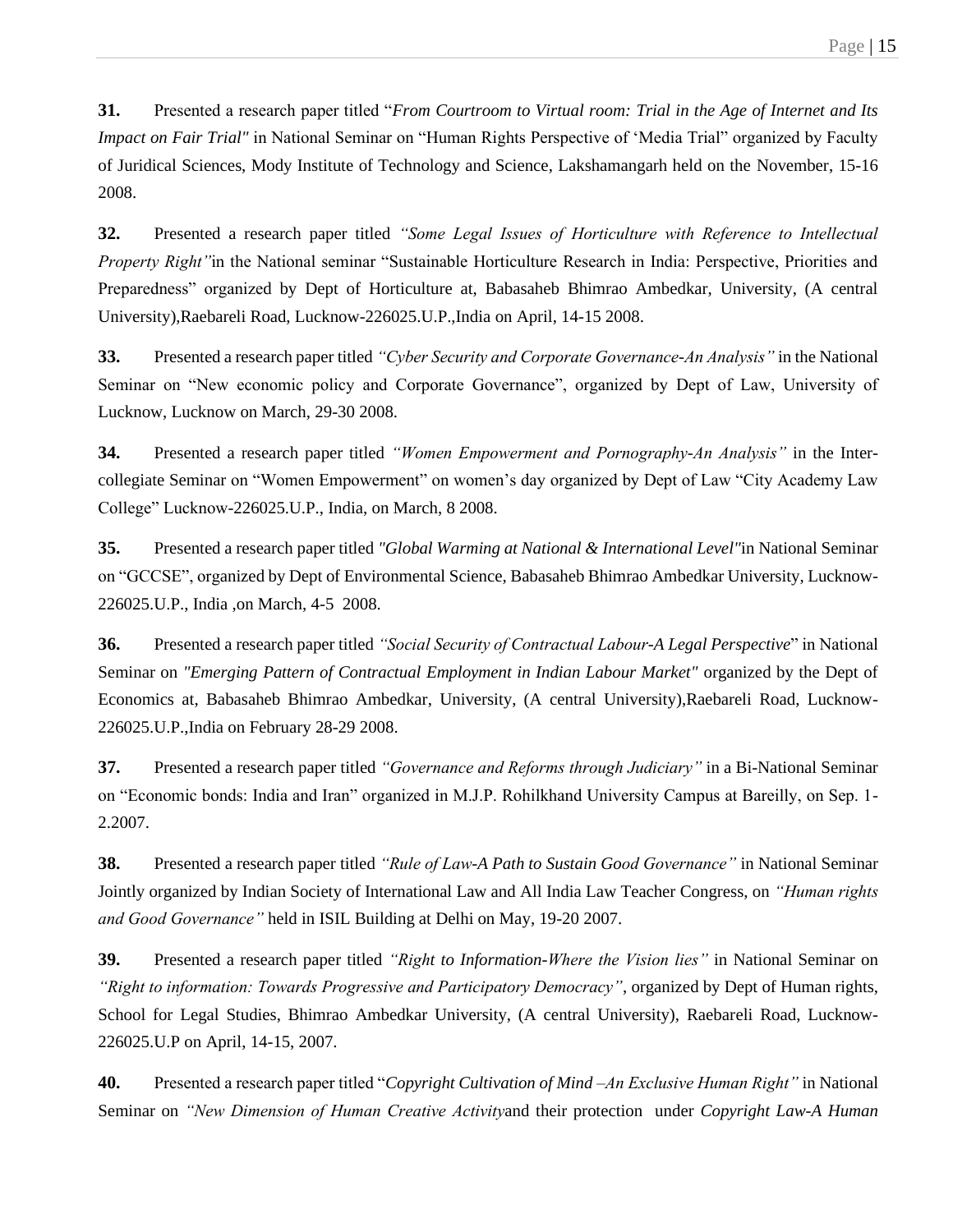*Approach"*organized by Faculty of Law, Kumaun University, S.S.J. Campus, Almora ,Sponsored by Ministry of HRD on Sep. 10-11, 2005.

# **Symposium:**

**41.** Presented a research paper titled *"Cyber Terrorism-Gross Violation of Human Rights Brought By Information Technology"* at National Symposium Organized by NHRC held in Dept of Human Rights, School for Legal Studies, Bhimrao Ambedkar University, (A Central University),Raebareli Road, Lucknow-226025.U.P. India on March 30, 2009.

Workshop:

**42.** Attended a Workshop on "*Census 2001 Data Result*" organized by Directorate of Census Operation, Uttar Pradesh at, Babasaheb Bhimrao Ambedkar University, Lucknow-226025.U.P.-India January 4, 2008.

----------------------------------------------

# **PhD. Guidance**

| S              | Year                         |                                 | Title                                                                                                                                                                                                                         | <b>Status</b> |
|----------------|------------------------------|---------------------------------|-------------------------------------------------------------------------------------------------------------------------------------------------------------------------------------------------------------------------------|---------------|
| N <sub>0</sub> |                              |                                 |                                                                                                                                                                                                                               |               |
|                | 1.2015                       | Deepankar Rai (2015-<br>2019)   | E-Consumer Protection Laws In India: A<br><b>Structural Analysis</b>                                                                                                                                                          | Awarded       |
|                | 2.2016                       | Sambhyna Rai(2016-<br>2021)     | Legal and Regulatory Issues of Privacy and<br>data Protection in e-Commerce: An<br><b>Analytical Study</b>                                                                                                                    | Awarded       |
|                | 3.2017                       | Palchenla Sherpa(2017-<br>2021) | Legal and Regulatory Issues of Cyber Fraud<br>in Transnational banking with Special<br>Reference to European Union                                                                                                            | Submitted     |
|                | 4.2018<br>Numa Limboo (2018) |                                 | Protection of Medicinal Biodiversity in<br>North Eastern Region of India with Special<br>Reference to the Convention on Biological<br>Diversity 1992 and Trade Related Aspects of<br><b>Intellectual Property Rights 1994</b> | Pursuing      |

----------------------------------------------

# **M.Phil. Guidance.**

| S              | Year    |                      | Title                                    | Awarded |
|----------------|---------|----------------------|------------------------------------------|---------|
| N <sub>0</sub> |         |                      |                                          | Year    |
|                | 2015    | Amar Bhandari        | Internet Banking: Legal and Security     | 2017    |
|                |         |                      | Issues vis-à-vis Regulatory Framework in |         |
|                |         |                      | India                                    |         |
|                | 2. 2015 | Menuka Devi Adhikari | Legal and Regulatory issues of Consumer  | 2017    |
|                |         |                      | Protection in E-Tourism with Special     |         |
|                |         |                      | reference to State of Sikkim             |         |
| 31             | 2016    | Joshika Thapa        | Jurisdictional Issues in Cross border e- | 2018    |
|                |         |                      | Commerce Disputes : A Critical Study     |         |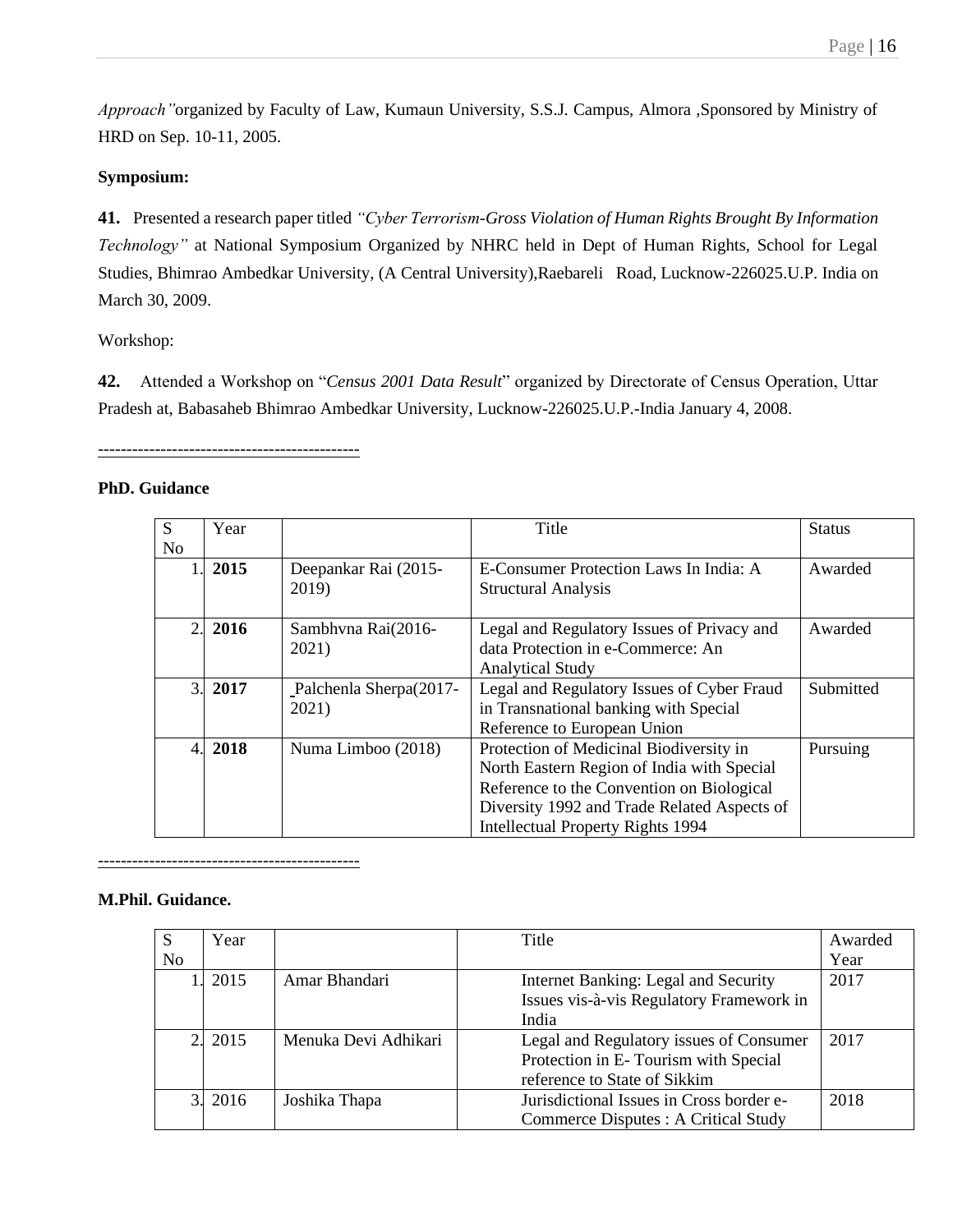| 4. 2016 | <b>Tshering Tchoden</b> | Domain Name Disputes and Unfair Trade | 2018 |
|---------|-------------------------|---------------------------------------|------|
|         | <b>Bhutia</b>           | Practices: An Analytical Legal Study  |      |
| 5. 2020 | <b>Selbina</b>          | Legal issues relating to Patenting of |      |
|         |                         | Biotechnology in India with Special   |      |
|         |                         | Reference to Gene Patenting           |      |

----------------------------------------------

# **LLM dissertation. Guidence**

| $S$ No<br><b>Name and Roll</b> |                                                      | <b>Title</b>                                                                                                   | Year |
|--------------------------------|------------------------------------------------------|----------------------------------------------------------------------------------------------------------------|------|
|                                | <b>Number</b>                                        |                                                                                                                |      |
| 1.                             | Pradeep Tamang<br>19LLMC10                           | "Regulating Data Privacy in Online Business: National<br>and International Perspective."                       | 2021 |
| 2.                             | Sheela Nawrang<br>19LLMC11                           | "Privacy and Data Protection Laws in India: A Legal<br>Study".                                                 | 2021 |
| 3.                             | Pranit Rai<br>17LLM15                                | Human Genome And Growth Of Modern<br>Reproductive Techniques: A Study From the<br>Perspective Of Patent Laws   | 2019 |
| $\overline{4}$ .               | Renuka Chettri<br>16LLMC10                           | Public Policy and Data Protection: A Legal<br>Analysis                                                         | 2018 |
| 5.                             | Renuka Chettri<br>16LLMC09                           | Legal and Regulatory Framework for the<br>protection of E-Consumers: Comparative Study<br>of India USA         | 2018 |
| 6.                             | Alisha Pradhan<br>15LLMC01                           | Challenges Posed to Privacy and data Protection<br>in an Era of Technological Advancement                      | 2017 |
| 7.                             | Jenita Sharma<br>15LLMC04                            | Patenting of Biotechnology: Issues and<br>challenges                                                           | 2007 |
| 8.                             | Neelam Rai<br>14LLMC08                               | Privacy and Data Protection in Cyberspace :<br><b>Legal Challenges</b>                                         | 2016 |
| 9.                             | Joshika Thapa<br>14LLMC08                            | Forum for Deciding E-Commerce Disputes: A<br><b>Critical Analysis</b>                                          | 2016 |
| 10.                            | <b>Tshering Tchoden</b><br><b>Bhutia</b><br>14LLMC19 | Trademark & Domain Name Disputes: An IPR<br>Perspective                                                        | 2016 |
| 11.                            | Palchenla Sherpa<br>13LLMC12                         | Impact of Globalization on Banking Sector-A<br>Techno-Legal Analysis                                           | 2015 |
| 12.                            | Malati Sharma<br>13LLMC10                            | E Commerce : Legal Issues and Challenges-An<br><b>Indian Perspective</b>                                       | 2015 |
| 13.                            | Amar Bhandari<br>13LLMC02                            | Digital Banking System in India: Its Services<br>and Security Issue                                            | 2015 |
| 14.                            | Bikash Sharma<br>13LLMC03                            | Impact of Growth in Banking Sector on the<br>Development of Agricultural Sector-A study<br>based on Rural Area | 2015 |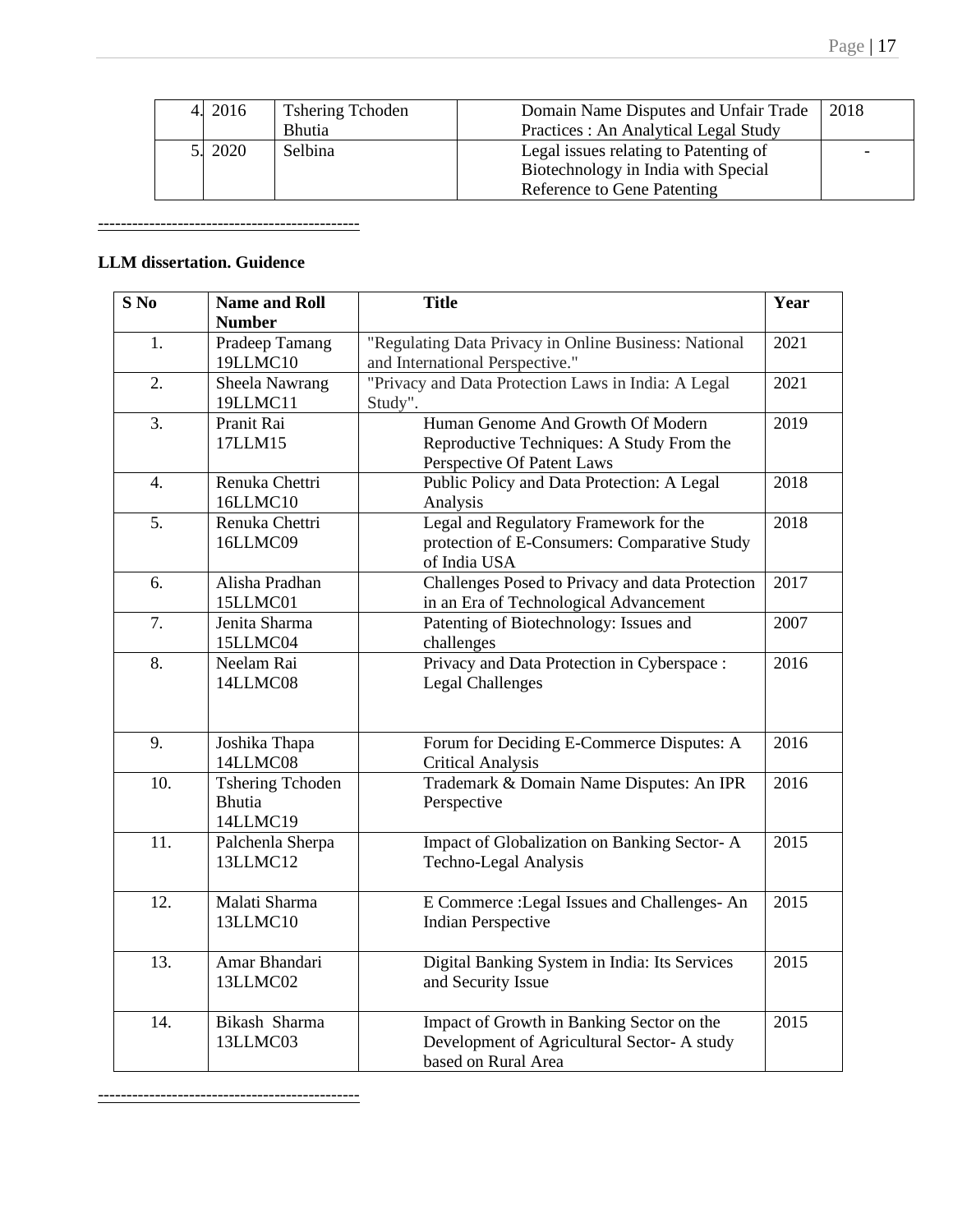## Page | 18

#### **Design of new curricula and courses**

A-Advanced Commercial Law: Law of e-commerce B- E- Commerce Law C – Indian Constitutional Law: The New Challenges D- Law of Industrial And Intellectual Property

----------------------------------------------

#### **Training-**

- 1. Attended TRAINING Programme " Delivery of Justice to Tribals" in" from May 21-24, 2015 organised by IBA-CLE Chair, national Law School of India University and Menon Institute of legal Advocacy training
- 2. Attended refresher course in Burdwan University of Burdwan on "Developmental Studies" from August 7- 27, 2014
- 3. Attended Indian Council of Social Science Research, New Delhi. (ICSSR) Sponsored Two-Week Capacity Building Programme for Faculty in Social Sciences organized by Sikkim University from April 16-29, 2014.
- 4. Attended Orientation Programme in Allahabad University From January 4-31, 2014.
- 5. Attended a Professional Development Training Programme on " Natural Resources law and Public Interest Advocacy held on June 21-25, 2013 organized by IBA-CLE Chair, National Law School of India University and Menon Institute of legal Advocacy training
- 6. Training of the Trainers Programme on "International Criminal Law" (27<sup>th</sup> Feb. to 1<sup>st</sup> March 2009) jointly organized by ICC-INDIA: The Indian Campaign of International Criminal Court and The Centre for the Advanced Studies in International Humanitarian Law (CASH) of Rajiv Gandhi National University of Law (RGNUL), Patiala, Punjab.
- 7. The distance learning course on intellectual property on, "General Course on Intellectual Property" (DL-101) (March 1- April 15, 2010) Organized by Academy of World Intellectual Property Organization, WIPO, Geneva.
- 8. Introductory Course in "Ecommerce Law" (May 1-June 31, 2010) conducted by Asian School of Cyber Laws.
- 9. Online introductory course on "Introduction to Hacking and Cyber Security, October, 12, 2010 organized by Data64 Techno Solution Pvt. Ltd., Pune.
- 10. Online introductory course on "Introduction to Password Breaking & Security, October, 12, 2010 organized by Data64 Techno Solution Pvt. Ltd., Pune.

**Session Chaired**

----------------------------------------------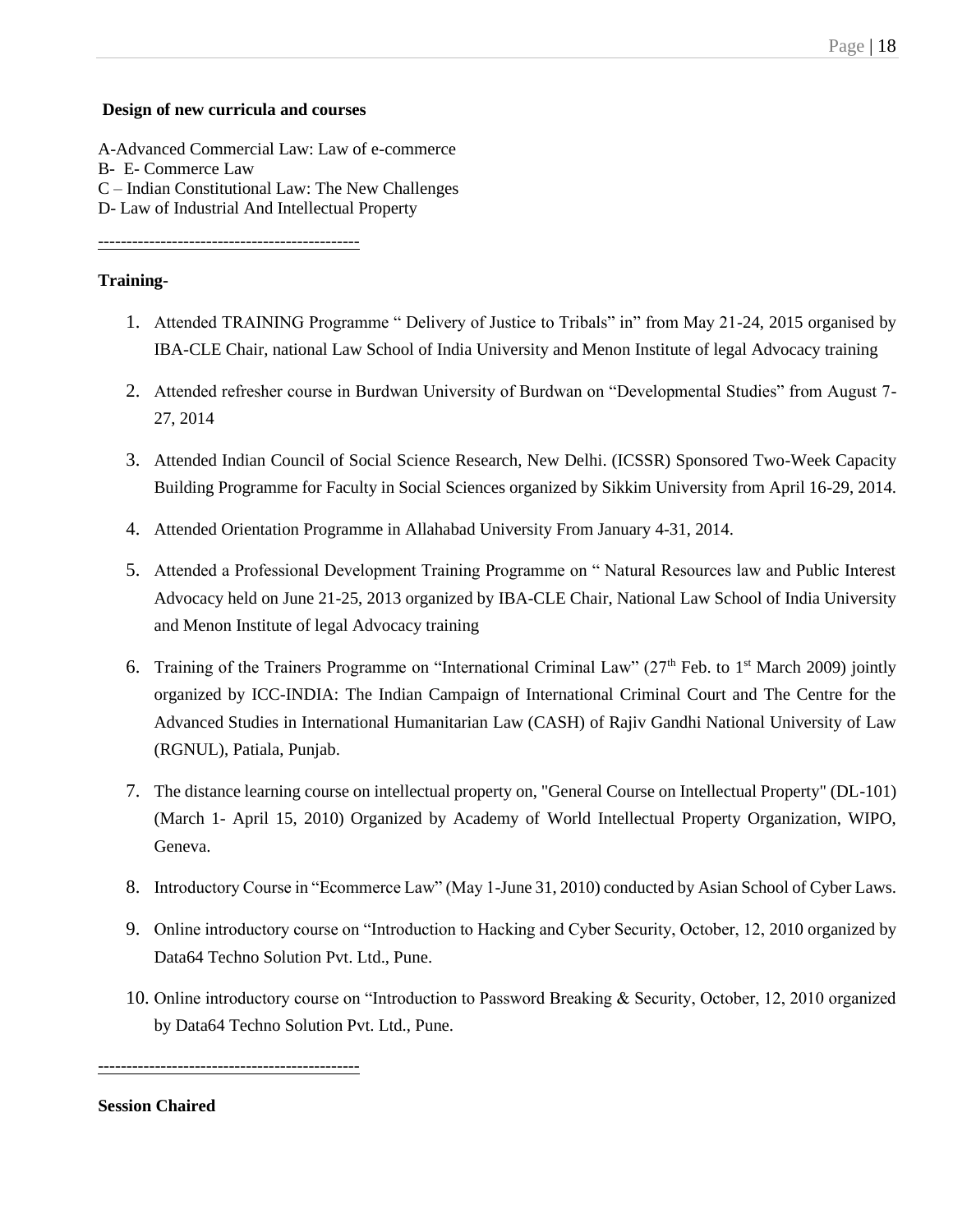- 1. Chaired a session titled "Patents" in the National Seminar on "one Days National Seminar on "IPR: Emerging Issues and Challenges" on 23rd September (Sunday), 2018 in the Chanakya National Law University, Patna
- 2. Co-Chaired a session titled "Responding to information needs of the citizens through e-government portals and online services in India with special reference of Sikkim-A tribal state*"* in two-day National Seminar on Human Rights of Tribe in India: Present Position & Prospects "organized by faculty of Law, Jai Narayan Vyas University, Jodhpur on Feb, 1-2, 2015.
- 3. Chaired a session titled "Human Trafficking via the Internet- Regulatory Ambivalence" in the National Seminar on "Trafficking in Persons: Prevention Control and Rehabilitations" organized by the Department of Law, North Bengal University, West Bengal on 26-27, November, 2016.
- 4. Chaired a session titled Presented a research paper titled "Legal and Forensic Issues of Investigating and Prosecuting Information Technology Crime " in the National Seminar on "Cyber Laws: Issues and Challenges"organized by the School of Legal Studies, Cochin University of Science and Technology, Cochin, Kerala on January 6th & 7th, 2017
- 5. Chaired a session titled Presented a research paper titled "E-Government to e-Democracy: Evolution Trajectory towards Better Governance" in the National Conference on "Law in Cyber Space organized by Goenka University, Gurgaon on March 30-31, 2017.
- 6. Chaired Ist session as rap-partier of National Seminar organized by Dept of Law, University of Lucknow on "New economic policy and Corporate Governance", on March, 29-30 2008.

|                | <b>Designation</b><br>Scale of pay |                                               | Name &                                             | <b>Period of Experience</b> |            |                                                                 | Nature of    |
|----------------|------------------------------------|-----------------------------------------------|----------------------------------------------------|-----------------------------|------------|-----------------------------------------------------------------|--------------|
|                |                                    | & present<br><b>Basic &amp;</b><br><b>AGP</b> | address of<br>employers                            | <b>From date</b>            | To date    | No. of years/<br>months (As<br>on date of<br>advertisemen<br>t) | work/ duties |
|                | (a)                                | (b)                                           | (c)                                                | (d)                         | (e)        | (f)                                                             | (g)          |
|                | Assistant<br>Professor             | 15600-30100<br>(20370)6000                    | Sikkim<br>University(A<br>Central<br>University)   | 28/01/2013                  | Till Date  | 8 Years 2<br>Months                                             | Academic     |
| $\overline{2}$ | Assistant<br>Professor             | 15600-30100<br>8000                           | Nirma<br>University                                | 10/7/2012                   | 17/1/2013  | 6 Months                                                        | Academic     |
| $\overline{3}$ | Assistant<br>Professor             | 15600-30100<br>6000                           | Mody<br>Institute of<br>Technology<br>&Science(dee | 8/7/2010                    | 09/07/2012 | 2 Years                                                         | Academic     |

# **Chronological Experience**

---------------------------------------------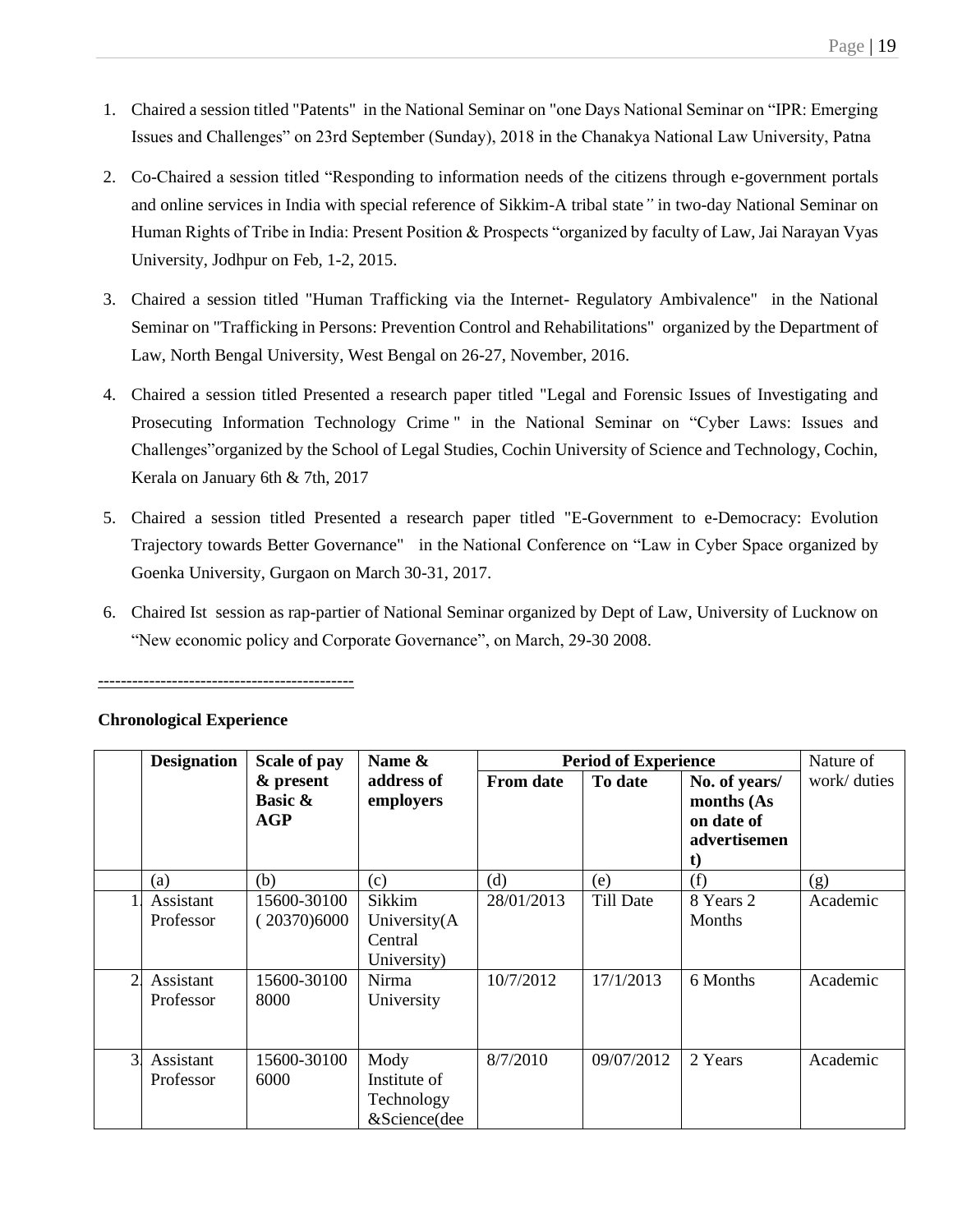|                |                        |                        | med<br>University)                    |           |           |                            |                                              |
|----------------|------------------------|------------------------|---------------------------------------|-----------|-----------|----------------------------|----------------------------------------------|
| $\overline{4}$ | Assistant<br>Professor | 15600-30100<br>6000    | Teerthankar<br>Mahaveer<br>University | 2/2/2009  | 10/6/2010 | 1 Year 4<br>Months         | Academic<br>as well as<br>Administrati<br>ve |
| 51             | Assistant<br>Professor | 15600-30100<br>6000    | Arunachal<br>Law Academy              | 28/8/2008 | 31/1/2009 | 5 Months                   | Academic                                     |
| 6.             | Lecturer               | As per<br><b>Norms</b> | T S M Law<br>College                  | 1/7/2006  | 31/3/2007 | 9 Months                   | Academic                                     |
| 7 <sup>1</sup> | Lecturer               | As per<br><b>Norms</b> | I P S Law<br>College<br>Ghaziabad     | 1/8/2003  | 29/4/2006 | 2 Years 8<br><b>Months</b> | Academic                                     |
| 8.             | Lecturer               | As per<br><b>Norms</b> | KGK (PG)<br>College<br>Moradabad      | 2002      | 2003      | 1 Year                     | Academic                                     |

#### **Membership**

- Member of Editorial Board of JIMS Law Journal. JEMTEC, School of Law, Greater Noida
- Member in the editorial board of International Journal for Multidisciplinary Domains (IJMD).
- Reviewer, Journal (International Journal of Police, Security and Criminal Justice, IPSC), Sardar Patel University of Police, Security and Criminal Justice, Jodhpur-342304, Rajasthan.
- Assistant Editor, in Journal of Faculty of Juridical Sciences, MITS, Lakshamangarh. (ISSN: 976-5007).
- Member IUCN Academy of Environmental Law(IUCNAEL) http://www.iucnael.org/en/our-members/241 sikkim-university
- Member-Advisory Board of American Academic & Scholarly Research Center (AASRC). [http://aasrc.org/page\\_id=38](http://aasrc.org/page_id=38)
- Member -All India Law Teacher Congress since May 2007.(Life time-Member)
- Member-Indian Society of International Law
- Member -Ethical Committee of TeerthankarMahaveer Medical College and Research Centre (Since 2009- 2010).
- Coordinator-Committee of Syllabus Designing for TeerthankarMahaveer College of Law& Legal Studies in TMU (2009-2010).
- Member-Academic Council, BBA University, (A Central University), Lucknow, (Student Representative) Sep. 2007-2008